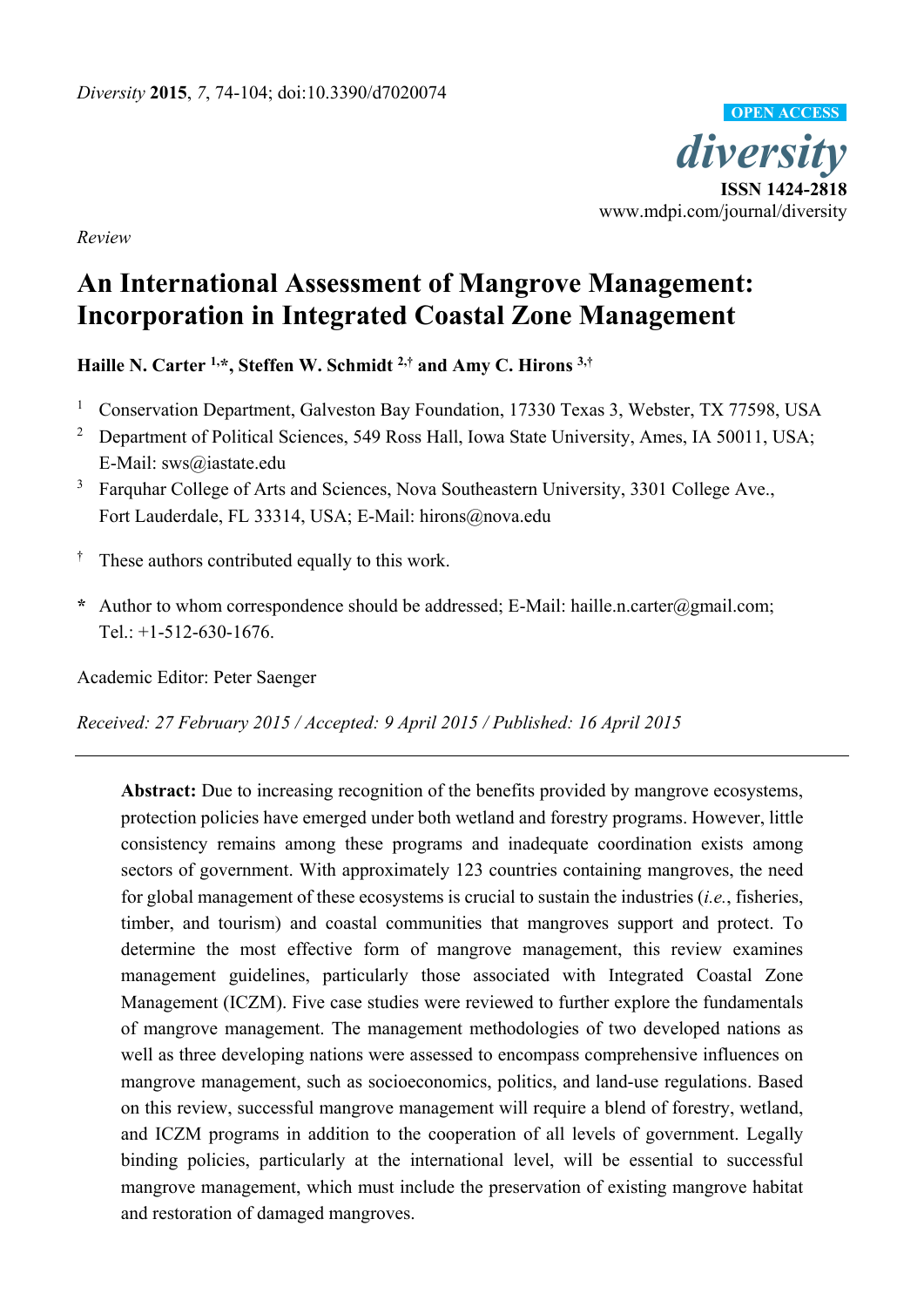# **1. Introduction**

Referred to as the "rainforests of the seas", mangrove forests function as the backbone of coastal and offshore food webs. Not only are these forested wetlands a superb nursery habitat for marine life, they also provide shoreline protection and are accordingly beneficial for local economies in approximately 123 countries/territories [1]. Unfortunately, mangroves are diminishing as a result of shrimp farming (aquaculture), coastal development, and clear-cutting for timber production. From 1980 to 2005, nearly 35,600 square kilometers of mangroves were destroyed [1–3]. Although there is no accurate estimate of the original global mangrove cover, there is a general consensus that it was once over 200,000 square kilometers. Now it appears that more than 50,000 square kilometers, approximately one-quarter of the original mangrove area, have been lost [1–7]. These numbers exceed both coral reef and tropical rain forest losses [8]. With human populations increasing at an astonishing rate in coastal areas, it is crucial that additional and improved management practices and restoration programs are implemented throughout all mangrove-inhabited nations.

Various techniques for the conservation and management of mangrove forests have been applied around the world. Detailed guidelines have been devised by a number of international organizations to help their members develop more effective mangrove management plans. These organizations include, but are not limited to, the United Nations (UN) Food and Agriculture Organization (FAO), International Tropical Timber Organization (ITTO), the Ramsar Convention, and the International Society for Mangrove Ecosystems (ISME), [1,4]. To determine how management practices are being implemented on national, state, and local levels, the plans and policies of two developed and three developing nations will be compared. In addition, the reasons for ongoing mangrove deforestation, such as increasing coastal populations and subsequent development, will be addressed and possible solutions to this destruction will be proposed.

If improvements to mangrove management and restoration programs are not made soon, there will be great losses in commercial fisheries and local economies, as well as increased erosion and shoreline instability in countless coastal communities [1,9,10]. Through an examination of the relevant literature, the determinants of successful management and restoration of mangrove forests will be assessed on an international basis. It is proposed that this analysis will help to promote the implementation of effective mangrove protection worldwide.

#### **2. Literature Review: Mangrove Management Strategies**

Mangroves were once recognized as worthless wastelands. This attitude made it acceptable for people to exploit mangroves as a source of land for constructing ports, condos, hotels, aquaculture ponds, and expansive infrastructure for the tourism and fisheries industries [11]. As recognition of their benefits has increased, mangrove management and conservation policies are emerging around the world.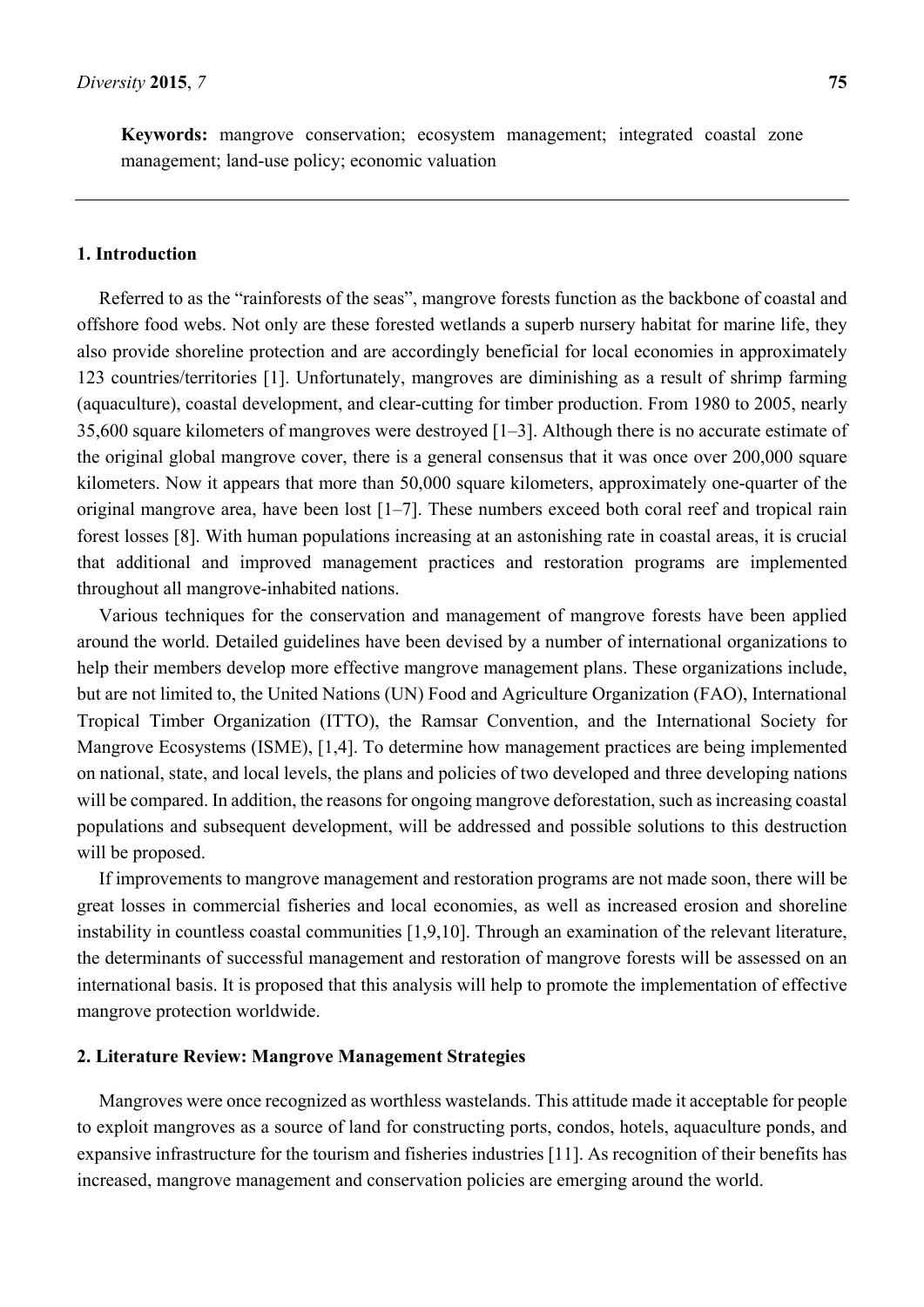Considered a "commons," coastal resources are typically open to the public and are not owned by any individual. As a result, government agencies take on the responsibility of these ecosystems. In most tropical nations, the management of mangroves falls under national or statewide coastal zone management (CZM) programs. Mangroves are included in protection programs under the category of forested wetlands and may also be grouped with other wetland habitats under CZM regulations. In addition, mangrove management may often be incorporated in fishery, forestry, and land-use regimes, making effective management all the more complicated [12–14].

Due to the complexity of mangrove ecosystems, their management requires cooperation and participation by all levels of government [12,13]. In countries containing oceanfront borders, the federal government generally maintains jurisdiction over a country's Exclusive Economic Zone (EEZ) which includes 200 nautical miles off the shoreline [14]. Thus, the responsibility for marine activities, such as international commerce, navigation, and security, rests with most federal governments. State and regional governments are often granted authority to implement CZM programs. In most developed nations, the local governments preside over zoning and development decisions within the coastal region, which directly affects mangrove forests and nearby wetlands [12,13]. With multiple levels of government and jurisdiction involved in the protection of mangroves, the related policies and programs can become quite complicated [14]. Yet these policies and programs are the key to the sustainable management of mangroves and the adjacent coastal ecosystems [15].

## *2.1. History of Coastal Zone Management*

Historical records document mankind's management of coastal ecosystems over millennia. Many management traditions encouraged conservation tactics which were easy to achieve prior to colonialism since most human populations were relatively small. As colonization of the coastal zone progressed, control over coastal areas was transferred from communities to local and national governments. This transition to government rule led to commercial operations, overexploitation of resources, and numerous environmental impacts. Natural resource exploitation was justified by the benefits of food production, employment, and overall social and economic improvements. Such justifications led to reactive conservation and management. Protection programs were initiated (and still are) *after* a resource was already damaged. This reactive approach is one of the leading causes of mangrove deforestation [14,16].

Some of the earliest forms of mangrove management originated in South and Southeast Asia, particularly in Bangladesh and Malaysia. Both countries devised complete forest management plans for their mangroves, which are still in place to this day [4,17]. Management of the mangrove forests, or the "mangal," in Bangladesh, locally known as "Sundarbans," has been documented as far back as the 1890s [18]. Likewise, the Malaysian Forest Department has been actively managing the sustainable harvest of mangroves within the Matang Forest in Perak since the late 19th century. As seen in both countries, the main goal in early management of mangrove forests was the extraction and utilization of its wood for construction timber, paper, and charcoal. Over time, the management focus has shifted towards conservation and sustainable use of the mangal (Table 1) [4,15,17].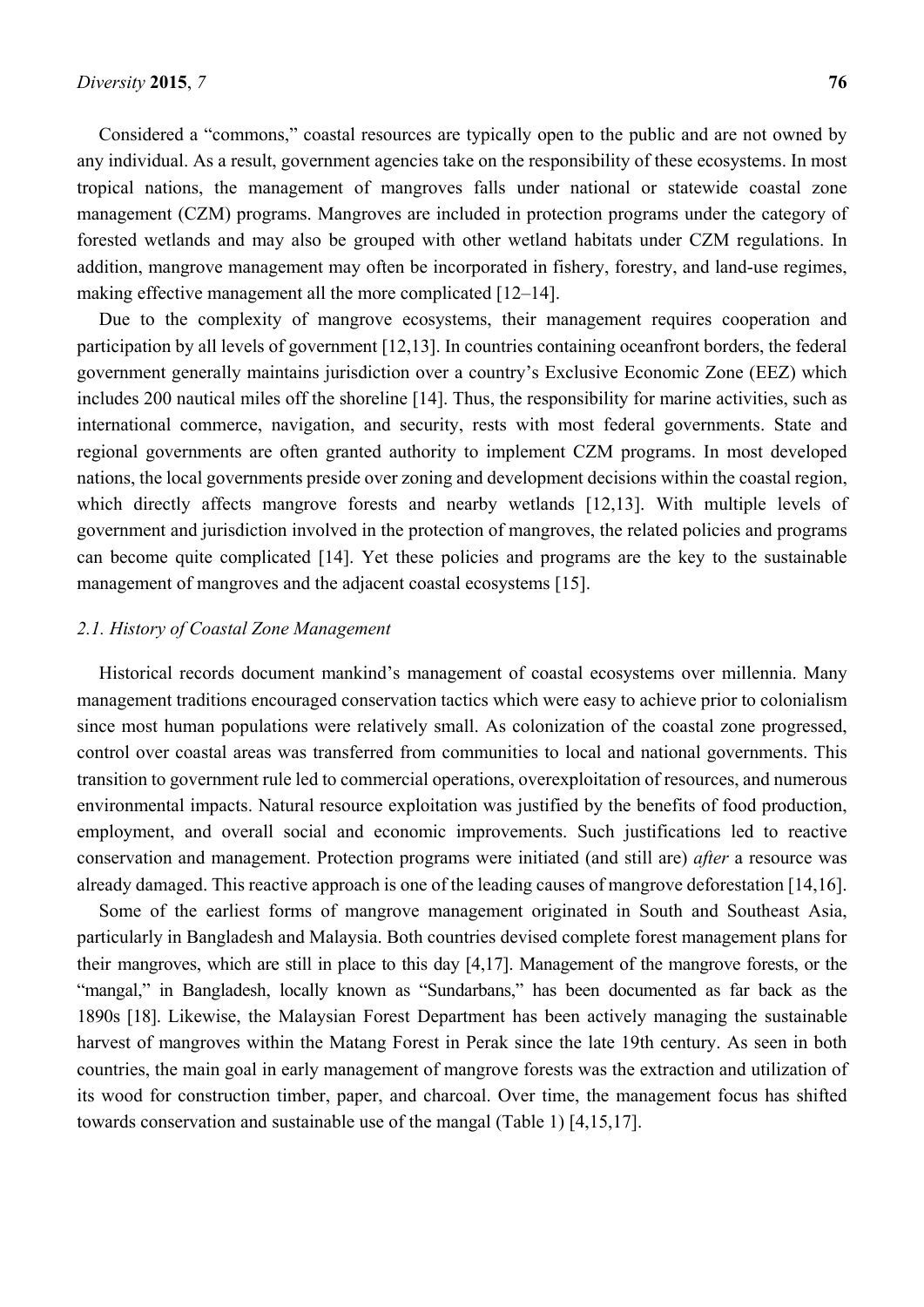| <b>Time Period</b>        | <b>Management Trends</b>                                      | <b>References</b>              |  |
|---------------------------|---------------------------------------------------------------|--------------------------------|--|
| Traditional (1800s-1900s) | Small human populations: Conservation was a priority          |                                |  |
|                           | Transition to                                                 | $[4, 15 - 17]$                 |  |
|                           | Larger human populations: Government rule in the coastal zone |                                |  |
| 1960s                     | Introduction of "Sectoral Management"                         |                                |  |
|                           | Multiple agencies involved in management                      | [17, 19, 20]                   |  |
|                           | $(i.e.,$ fisheries and forestry)                              |                                |  |
|                           | Focus: Production and utilization                             |                                |  |
|                           | 1971: Ramsar Convention ratified                              |                                |  |
|                           | 1972: U.S. CZM Act                                            | $[14, 16, 17, 21 - 26]$        |  |
| $1970s - 80s$             | (other countries followed with CZM programs of their own)     |                                |  |
|                           | 1986: Origin of the ITTO<br>٠                                 |                                |  |
|                           | Late 1980s: Introduction of community-based and               |                                |  |
|                           | multiple-use management                                       |                                |  |
| 1990s                     | <b>Introduction of Integrated CZM</b>                         |                                |  |
|                           | Collaboration between sectors                                 |                                |  |
|                           | 1990: Origin of the ISME                                      | $[1, 12, 15, 16, 21, 27-34]$   |  |
|                           | 1992: Earth Summit                                            |                                |  |
|                           | 1994: FAO published Mangrove Forest Management Guidelines     |                                |  |
|                           | 1997: ISME and ITTO published Mangrove World Atlas            |                                |  |
| Modern Day                | Implementation of ICZM that incorporates: Ecosystem-based,    |                                |  |
|                           | multiple-use, and adaptive management                         | $[4, 12, 13, 15, 21, 28 - 30]$ |  |

**Table 1.** Timeline of coastal zone management history and the associated programs.

## 2.1.1. 1960s: Sectoral Management

The exploitation of mangroves for financial gain became more prevalent in the 1960s, particularly in countries that exploited their mangroves for timber production. This time period was the beginning of single-sector management [19]. Divisions, in terms of regulatory agencies and departments, were made among fishery, forestry, coastal navigation, and many other sectors involved in coastal zone activities. The result was an overabundance of agencies and departments, each managing one component of the larger coastal ecosystem. Single-sector management led to confusing and overlapping jurisdictions within the coastal zone and disregard for protection of the coastal ecosystem as a whole [20]. Regrettably, the main goal of coastal management during the 1960s was *production and utilization* of coastal resources rather than conservation [17].

## 2.1.2. 1970s and 1980s: Heightened Environmental Concern

One of the first formal efforts to conserve coastal resources was the U.S. Coastal Zone Management Act of 1972. Following the example set by the U.S., a number of other countries formed CZM programs of their own. These early initiatives remained focused on individual sectors of the coast, as well as individual habitats, rather than taking a true integrated and comprehensive approach [21].

In 1971, the ratification of the Ramsar Convention brought conservation and the issue of wetland degradation to the forefront of coastal management. The Ramsar Convention was the first legally binding, global treaty on environmental conservation and natural resource sustainability [22]. In addition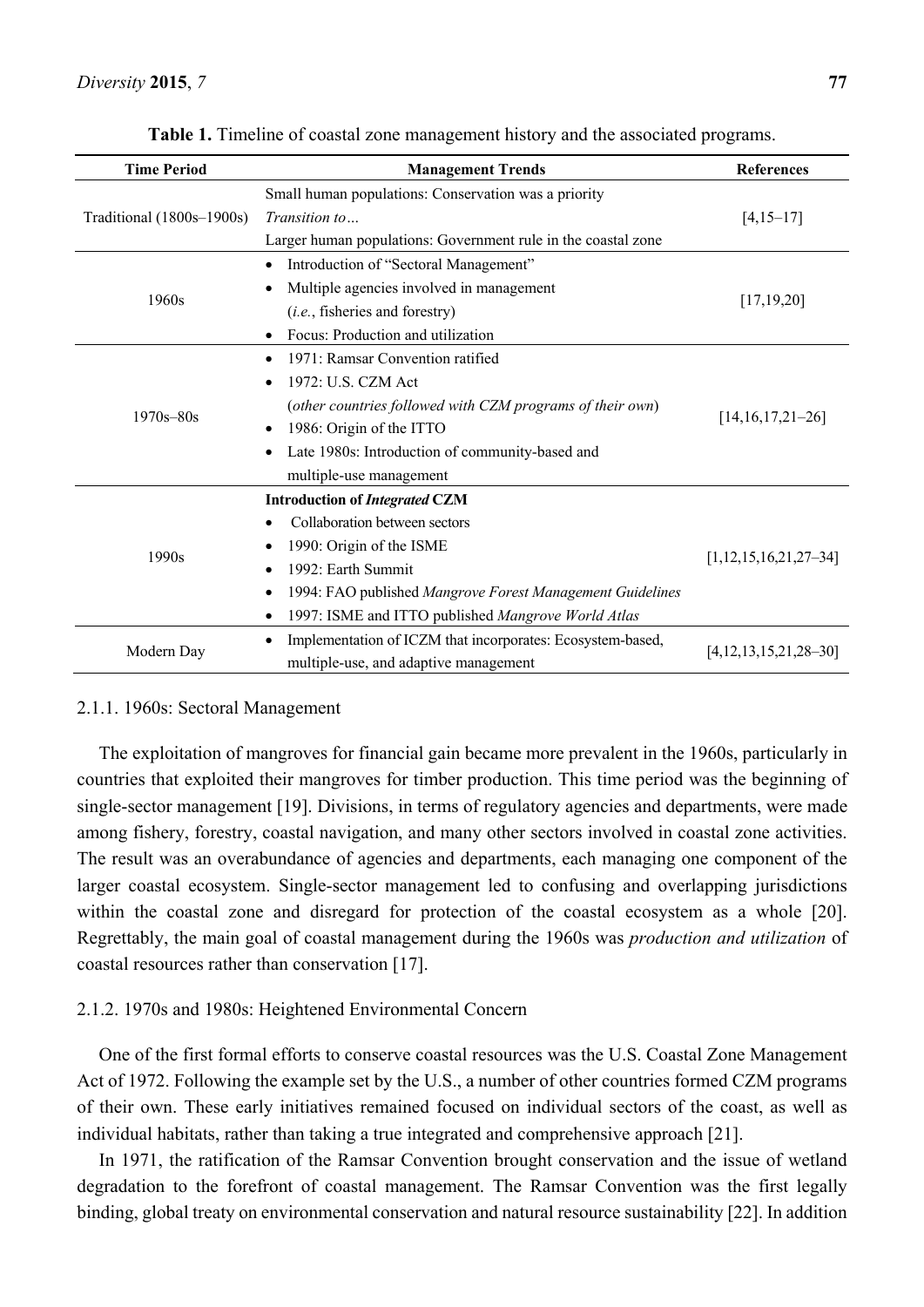to the designation of Wetlands of International Importance for the Ramsar List, the Convention also requires all contracting parties to implement the "wise use principle." The wise use principle is a term synonymous with sustainable use: a method of natural resource utilization that does not exhaust the resource. In response to this requirement, national wetland policies and management schemes were developed for wetland protection in many of the participating countries [23].

Increasing concern over environmental issues during the 1970s and 1980s gave rise to a number of United Nations (UN) initiatives to aid countries in the sustainable use and management of their natural resources. One such initiative was the International Tropical Timber Organization (ITTO). The ITTO devoted its efforts to assisting member countries in sustainable forest management and conservation [24,25]. The ITTO has developed international policy documents to promote sustainable forestry, including mangrove forestry, and has assisted its members in implementing these policies. Decision 9 of the International Tropical Timber Council established the ITTO *Mangrove Conservation Programme* in 2000 during the organization's 29th session. This program set the stage for ongoing mangrove research under the ITTO [26].

During the 1980s, the idea of multiple-use management became more widespread to accommodate the variety of activities conducted in the coastal zone [14,16,21]. Due to the complexity of the mangal and the activities associated with them, it has been concluded that managing the tropical forests in isolation would be unsustainable [17]. In 1998, Cicin-Sain and Knecht [21] demonstrated that the traditional single-sector management approach rarely produced successful outcomes since mangroves are intimately connected with neighboring ecosystems [17].

#### 2.1.3. 1990s: Towards Integrated Coastal Zone Management (ICZM)

The 20th century brought about immense population increases and excessive utilization of coastal resources [21]. The resulting damage to mangroves, sand dunes, tidal marshes, seagrass, and other nearby habitats demonstrated the need for stricter management of *human* activities. Policy makers, environmentalists, and economists addressed this issue by moving away from sectoral management and towards a more integrated management approach [27].

In 1992, Clark [12] defined integrated coastal zone management (ICZM) as the "caretaking of common property resources," including, but not limited to, mangrove forests, coastal waters, and coral reefs. In 2000, Olsen and Christie [28] suggested that the ultimate goals of ICZM were the sustainable quality of coastal ecosystems and of coastal communities, thus incorporating the human factor. In 2003, Olsen furthered this idea by stating ICZM is a process that helps managers achieve sustainable coastal development by providing less complicated avenues for public policy negotiation and implementation. The term "multiple-use" was brought into the definition by Ehler in 2003 [19], who addressed the responsibility of national, state, and local governments in facilitating the coordination of agencies, organizations, and economic sectors involved in ICZM. Christie [29] discussed the importance of sound policies, regulations, and education. While each definition of ICZM touched on valuable aspects of coastal management, Christie [29] provided the most concise definition that will be referred to throughout this review: ICZM is a *balance* of development and conservation that ensures multi-sectoral planning, public participation, and conflict mediation. This management regime can be considered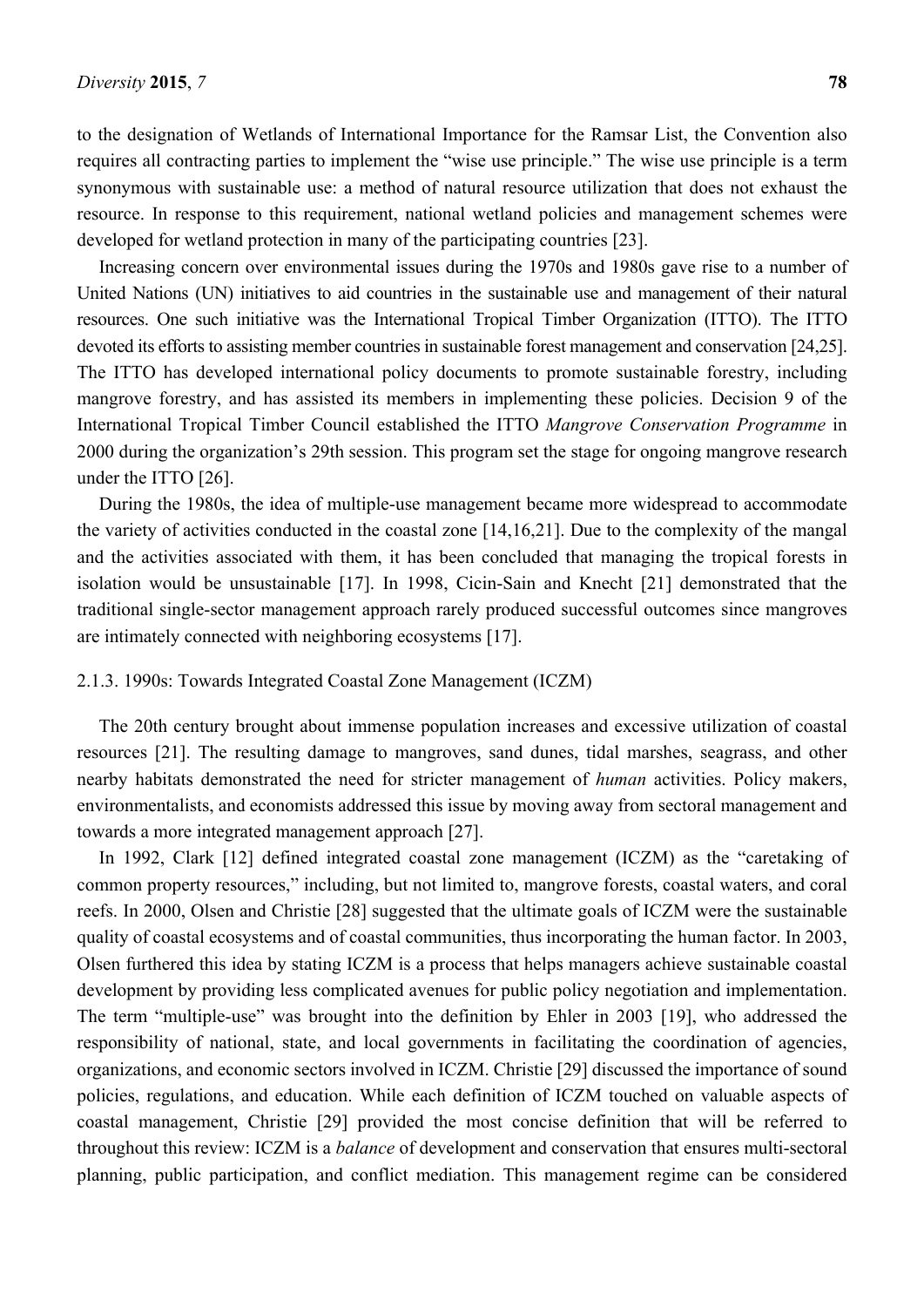both "top-down" and "bottom-up" since both the government and local communities are involved in the process [16].

Mounting interest in ICZM in the 1990s can be attributed to the United Nations Conference on Environment and Development (UNCED), also known as the Earth Summit or Rio Summit. Held in Rio de Janeiro, Brazil in 1992, the Earth Summit gave "political legitimacy to the concept of *integrated* ocean and coastal management" and led to a "fundamental shift in thinking" towards sustainable development [21]. Two of the documents compiled during the conference contain specific guidelines for the conservation of mangroves: Agenda 21 and the Statement of Forests Principles. Chapter 17 of Agenda 21 focused specifically on ocean and coastal management. A key theme of Chapter 17 was the need for new approaches to coastal management that were integrated, precautionary, and proactive. While Agenda 21 was aimed at the issues of sustainable development within the ocean and coastal zone, the *Statement of Forest Principles* addressed the fact that *all* types of forests, including mangroves, must be considered in conservation and management plans. Although it was not legally binding, the *Forest Principles* set the stage for future initiatives in sustainable mangrove forest management [21,30].

The Food and Agricultural Organization (FAO), a division of the UN, also turned their attention to the issue of unsustainable development and environmental degradation. A substantial amount of research has been conducted under the umbrella of the FAO's Forestry Department to determine appropriate methods for mangrove management. For instance, in 1994, the FAO published a document entitled *Mangrove Forest Management Guidelines*, which provided a wealth of information to member countries on mangrove physiology, management, and restoration [31]. A more recent FAO publication, *The World's Mangroves 1980–2005*, documented the past and contemporary coverage of mangrove forest area and served as a tool for managers and decision makers worldwide [15].

Additional recommendations for mangrove-specific management have been formulated by the non-profit, non-governmental International Society for Mangrove Ecosystems (ISME). Established in 1990, the ISME contributes to the conservation, rehabilitation, and sustainable use of mangroves [32]. With the support of the ITTO, the ISME created an invaluable resource for mangrove researchers, managers, and decision makers: the Global Mangrove Database and Information System (GLOMIS) project. First introduced in 1996, GLOMIS was created to establish an international database on mangrove ecosystems. The GLOMIS website (http://www.glomis.com/) is open to the public and consists of a searchable database of scientific literature relating to mangroves, research conducted on all aspects of mangroves, and projects and programs associated with mangroves [33]. The relationship between the ISME and ITTO also led to the production of the first *Mangrove World Atlas* in 1997 and the more recent *World Atlas of Mangroves* published in 2010 [1,34].

# 2.1.4. Modern Management: Integrated, Adaptive, and Ecosystem-Based

The 20th century saw significant improvements in the field of CZM and mangrove management as a result of the programs formulated by the Ramsar Convention, ITTO, Earth Summit, FAO Forestry Department, ISME, and numerous other organizations. However, modern CZM regimes remain fragmented [12,13]. Multiple sectors (*i.e.*, fishery, maritime, forestry, *etc.*) continue to overlap one another's jurisdiction. Olsen and Christie [28] explain that ICZM is not a replacement for sectoral management; instead, ICZM provides another tool for governing the coasts.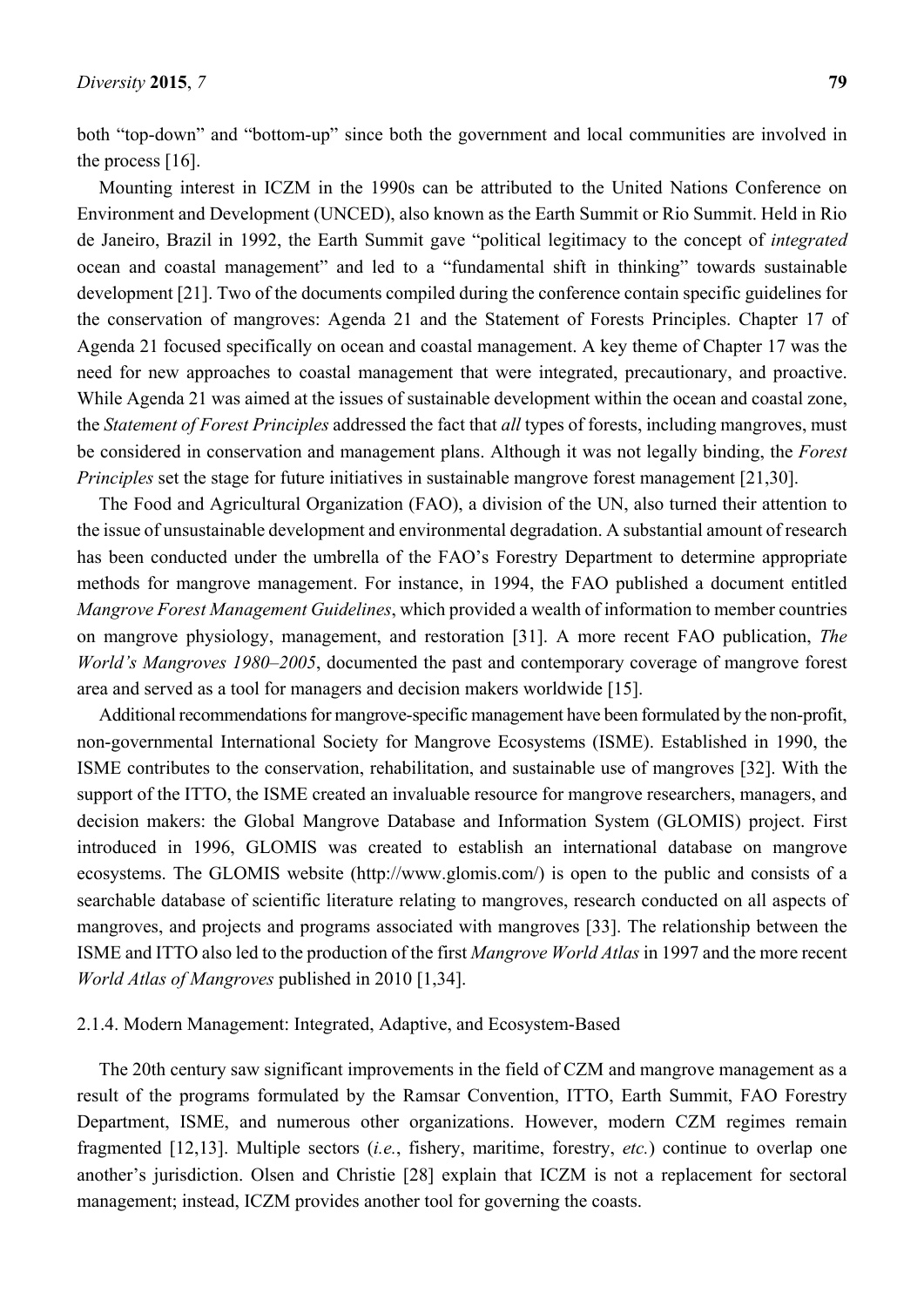Creating a balance between development and conservation is not a simple task. As stated by the FAO in 2007 [15], ICZM may be one of the key solutions to conflicting land uses. The current goal of ICZM is to benefit not only the natural resources but also coastal communities, industries, businesses, and governments [4,29]. Therefore, ICZM must manage human activities as well as the state of natural resources. For these management strategies to be successful, changes in human behavior are essential. In conjunction with behavioral changes, tools and techniques that can be used to implement ICZM include zoning for multiple uses, setback lines, special area planning, acquisition, easements, development rights, coastal permits, mitigation, restoration, and protected areas [21,29].

Research and hands-on experience in the 21st century exemplified that the most effective ICZM programs have reliable sources of external funding, in addition to long-term commitment from government agencies, non-governmental organizations, and other interested parties [29]. The development of an ICZM program typically requires a decade or more, rather than a few short years; thus it is vital to have secure financial support prior to initiating new ICZM strategies [29]. Due to the long initiation process and the dynamic characteristics of the coastal zone, it is imperative to keep the program flexible [28]. This flexible approach, also referred to as "adaptive management," is meant to be modified as new information is introduced and the management scheme is altered over time [21].

Although information and technology have become widely available to aid countries in implementing ICZM, the financial and political status of developing countries has prevented action at the national level. On the other hand, most developed countries maintain sectoral programs to assist in coastal management [30]. It has been suggested in the literature that the most successful approach to ICZM, whether in developed or developing countries, is the combination of national, regional, and local action. In most countries, tidal areas directly adjacent to the coastline are under the legal jurisdiction of the national government, while the intertidal zone (where mangroves are located) is under the jurisdiction of the local or state government [14,21]. For ICZM to be truly integrated, it is clear that all levels of government must be synchronous when it comes to regulations and policies for the coastal environment.

## *2.2. Guidelines for Mangrove Management*

Although the primary causes of mangrove destruction have been thoroughly documented and identified, decision makers and managers rarely have access to the necessary tools and data to prevent these damages [35]. The historical evolution of ICZM depicts several planning strategies that have been created to aid decision makers and managers in the conservation of mangrove forests. The most recognized guidelines for successful mangrove management are those published by the FAO Forestry Department, Ramsar Convention, ITTO, and ISME, with assistance from the World Bank, Centre for Tropical Ecosystems Research (cenTER Aarhus), Wetlands International, and a plethora of other donors and contributors (Table 2) [21].

The management guidelines presented by these four international entities demonstrate the growing consistency in coastal ecosystem management and conservation. While the FAO Forestry Department and ITTO are focused on forestry management, the Ramsar Convention is dedicated to wetland conservation [25,31,36]. The ISME remains the sole organization devoted to mangrove-specific management [32]. Even though each entity may have different principal goals, they come to a consensus on the key elements of mangrove management (Table 3).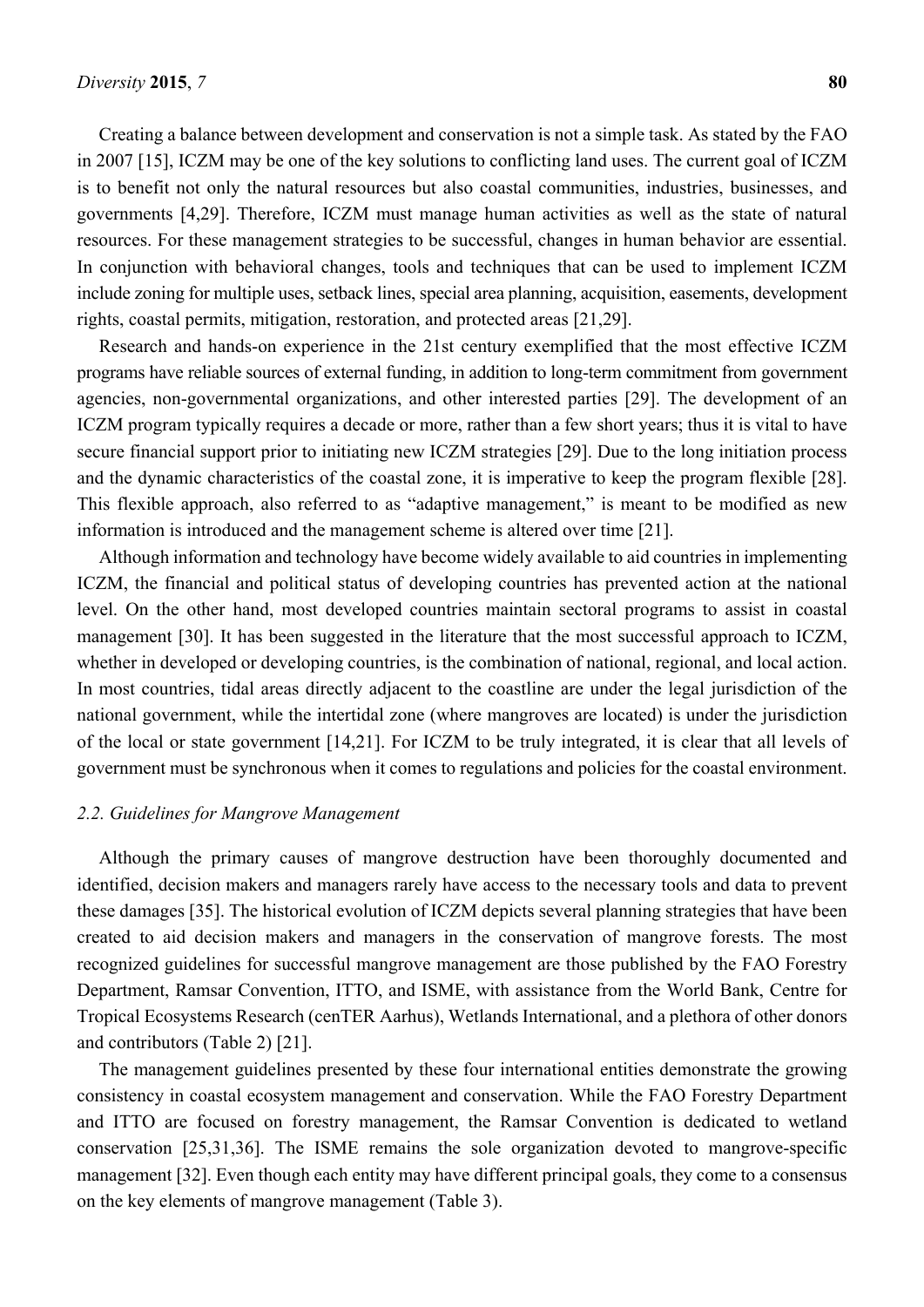| <b>FAO</b>                                              | <b>ITTO</b>                                                                                                                                                                                                                                                                                                                                                    | <b>Ramsar Convention</b>                                                                                                                                                                                                                                                                        | <b>ISME</b>                                                                                                                                                                                                                                                              |
|---------------------------------------------------------|----------------------------------------------------------------------------------------------------------------------------------------------------------------------------------------------------------------------------------------------------------------------------------------------------------------------------------------------------------------|-------------------------------------------------------------------------------------------------------------------------------------------------------------------------------------------------------------------------------------------------------------------------------------------------|--------------------------------------------------------------------------------------------------------------------------------------------------------------------------------------------------------------------------------------------------------------------------|
| Mangrove forest<br>management<br>guidelines (1994) [31] | <b>ITTO</b> Guidelines for the<br>$\bullet$<br>Sustainable Management<br>of Natural Tropical<br>Forests (1992) [37]<br>Mangrove Workplan<br>$(2002)$ [25]<br>ITTO guidelines for the<br>management and<br>restoration of tropical<br>forests (2002) [38]<br><b>ITTO Action Plan</b><br>$\bullet$<br>2008-2011[26]<br><b>ITTO Action Plan</b><br>2013-2018 [39] | Guidelines for<br>management planning for<br>Ramsar sites and other<br>wetlands (1993) [36]<br>Guidelines for developing<br>and implementing<br>National Wetland Policies<br>$(1999)$ [36]<br>New Guidelines for<br>management planning for<br>Ramsar sites and other<br>wetlands $(2002)$ [36] | <b>Charter for Mangroves</b><br>$\bullet$<br>$(1991)$ [40]<br><b>ISME Mangrove Action</b><br>$\bullet$<br>Plan $(2004)$ [32]<br>Principles for a Code of<br>$\bullet$<br>Conduct for the<br>Management and<br>Sustainable use of<br>Mangrove Ecosystems<br>$(2004)$ [41] |

**Table 2.** Primary management guideline documents for mangrove ecosystems.

**Table 3.** Key elements of mangrove management as presented by the FAO Forestry Department, ITTO, Ramsar Convention, and the ISME in the corresponding management guideline documents.

| <b>Management Element</b>                          | <b>Description</b>                                                                                                                                                                                                          | <b>References</b>    |
|----------------------------------------------------|-----------------------------------------------------------------------------------------------------------------------------------------------------------------------------------------------------------------------------|----------------------|
| Integration of Mangrove<br>Protection in CZM Plans | Incorporating all facets of the coastal zone into one program.                                                                                                                                                              | [25,31,32,36]        |
| Multiple-Use Management                            | Managing an area for numerous purposes/activities<br>(e.g., recreation, research, fishing).<br>Mangrove uses can be controlled with zoning laws.                                                                            | [14, 25, 31, 36, 41] |
| Precautionary Approach                             | Resource managers cannot dismiss an environmental issue simply<br>because there is a lack of scientific certainty.                                                                                                          | [32, 33, 37]         |
| <b>Adaptive Management</b>                         | Management plans must be flexible and have the ability to change<br>as new information becomes available.                                                                                                                   | [25,31,36,41]        |
| Public Involvement                                 | The local people must be empowered with management<br>responsibility to increase their will to support conservation.<br>The wellbeing and livelihoods of the indigenous people must be<br>addressed in the management plan. | $[25,31-33,37]$      |
| Quantifiable and<br><b>Realistic Objectives</b>    | Prior to implementing the management plan, goals must be<br>determined so future assessments can be analyzed effectively.                                                                                                   | [25,31,36,41]        |
| <b>Frequent Monitoring</b><br>and Assessments      | Managed mangrove forests must be evaluated at predetermined<br>time intervals to assess the success of the management scheme.                                                                                               | [25,31,36,41]        |
| Restoration                                        | All damaged and removed mangroves should be restored.<br>Funding should come from the responsible party<br>("polluter pays" rule).                                                                                          | [25,31,32]           |
| <b>Environmental Impact</b><br>Assessments (EIAs)  | EIAs will help prevent negative impacts from new construction<br>projects near a protected mangrove habitat.                                                                                                                | [25,31,36,41]        |
| National Mangrove<br>Program and Policy            | National frameworks should exist in all 123 mangrove-inhabited<br>nations to help coordinate management activities.                                                                                                         | [13, 36, 39, 41]     |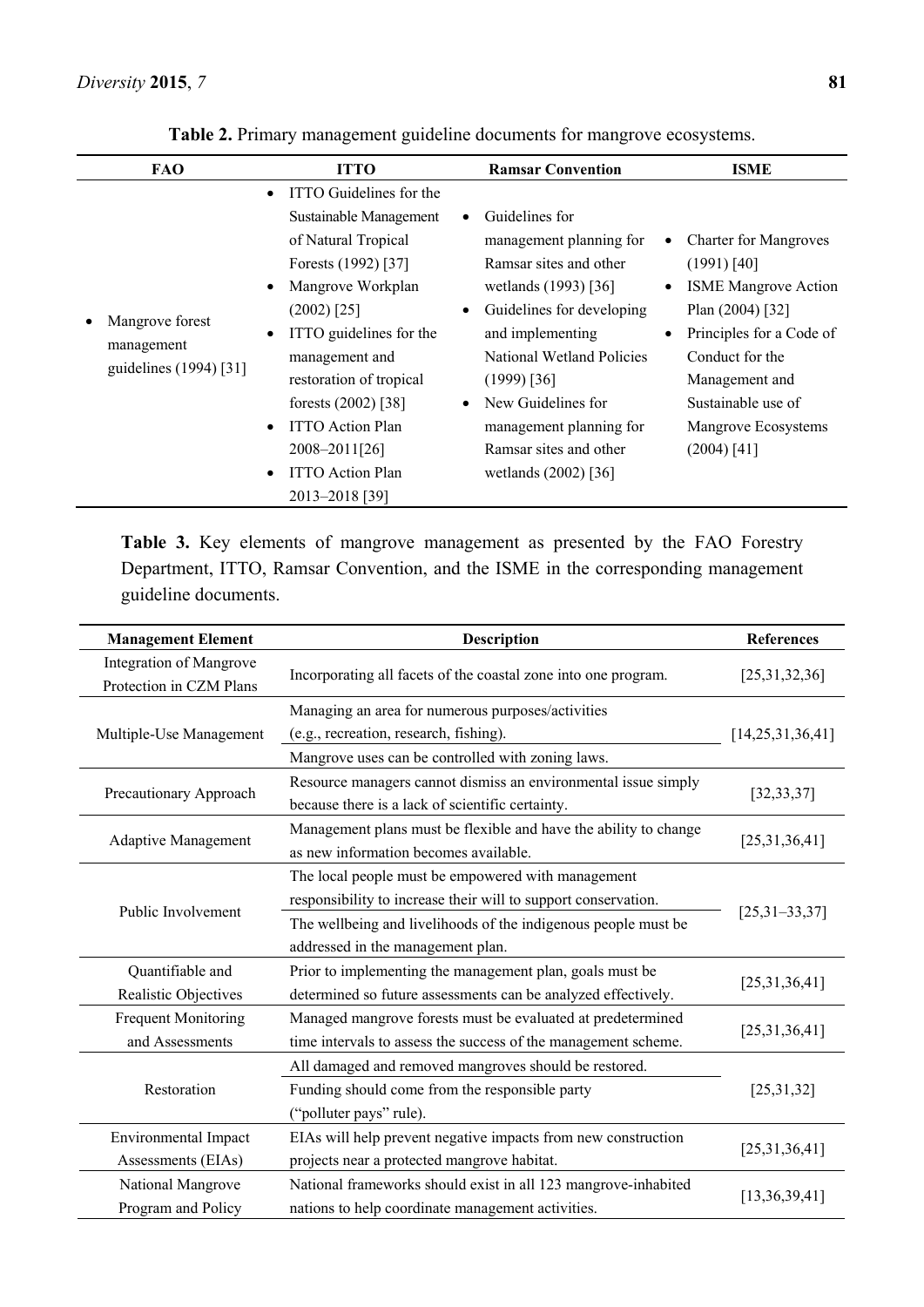The FAO, ITTO, Ramsar Convention, and ISME documents all promote the integration of multiple-use management within ICZM programs or similar national environmental efforts. Establishing quantifiable and realistic objectives that can be easily monitored and evaluated is shown to be a vital first step in management plan preparation. Incorporating environmental impact assessments (EIAs) for mangrove habitat alterations is also strongly advised. It is recommended that managers follow these general guidelines but also maintain flexibility in order to adapt to changing environmental, political, and economic conditions [25,31,36,41].

The importance of incorporating the local community in management decisions is emphasized in all of the guidelines. Without public support and consideration for socioeconomic conditions, environmental management plans are likely to fail. Public education programs can also promote the precautionary approach, particularly with specialized training for planners, managers, and scientists [32,33,37].

A lack of research and information dissemination is highlighted throughout the guideline documents, particularly in the ISME's *Principles for a Code of Conduct for the Management and Sustainable Use of Mangrove Ecosystems* [41]. The ISME has played a substantial role in promoting research collaboration and information sharing, especially with the creation of the *World Mangrove Atlas* in 1997. Funded by the ITTO, the 1997 *Atlas* was published in collaboration with the World Conservation Monitoring Centre (WCMC), part of the UN's Environment Programme (UNEP) [34]. A second edition, now titled the *World Atlas of Mangroves*, was released in 2010. The Mangrove Action Project (MAP) is an excellent role model for information dissemination via public forums, bulletins, action alerts, and a multitude of other resources provided online (http://mangroveactionproject.org/) [1].

Furthermore, the GLOMIS website (http://www.glomis.com/) contains a directory of references and publications on mangroves that is available to the public. Sources such as MAP and GLOMIS serve as the initial steps in developing mangrove information databases in every country. Once nationwide databases are established, the status of mangrove biological diversity can be monitored more frequently and efficiently, and provide convenient access to useful management information [41].

The ITTO, Ramsar Convention, and ISME suggest that mangrove-inhabited countries develop a national mangrove policy to be coordinated by a national committee [36,39,41]. Oversight of this caliber will provide consistency and standardization within a country's mangrove management plans.

Finally, it is recommended that all existing mangrove habitats be identified and categorized into areas for preservation, conservation, or sustainable use. The ISME stresses the need for immediate rehabilitation of all mangrove forests that have been damaged by human activities [32]. These guidelines provide exceptional advice for managers and policy makers but they remain relatively vague. Therefore, an overview of five individual case studies will be discussed to determine how mangrove management is accomplished on a smaller scale.

#### *2.3. Case Studies*

An examination of mangrove protection policies on an international scale requires the comparison of countries from both the eastern and western hemispheres. Drastic differences in governance strategies for tropical nations can have serious implications on the success of ICZM programs [16]. Thus, the five case studies presented here include two developed countries, the U.S. and Australia, and three developing countries, Belize, Bangladesh, and Kenya. An assessment of the local, state, and federal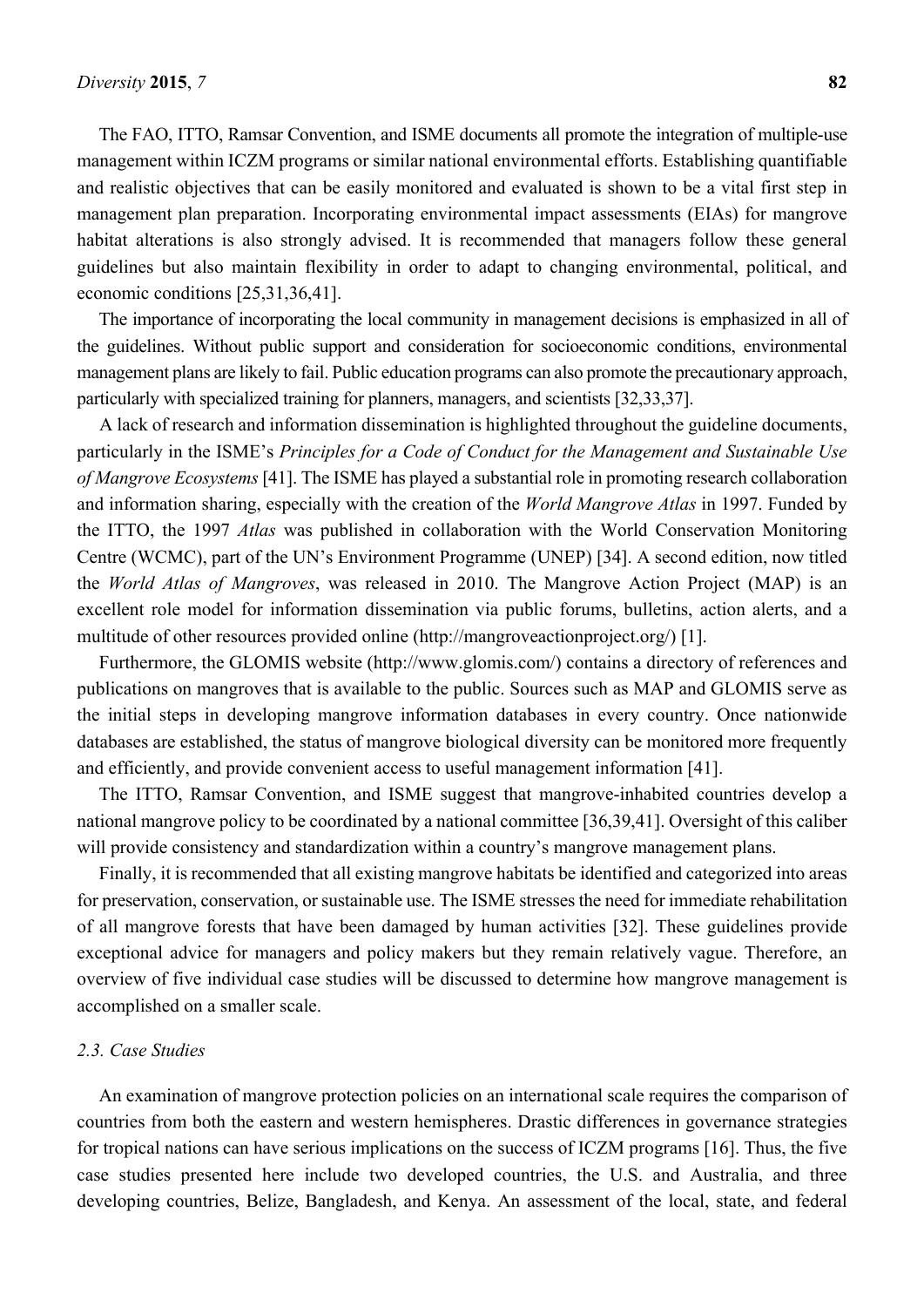policies/programs associated with mangrove protection and ICZM in each of the five countries was conducted to determine where legal infrastructure is lacking (Table 4).

**Table 4.** Overview of the five case study countries and their management programs related to mangrove conservation.

| Country              | <b>Mangrove Protection Policies</b>                                                                                                                                                                                                | <b>Implementation of ICZM</b>                                                                                                                                                                      | <b>International</b><br><b>Involvement</b>                                 |
|----------------------|------------------------------------------------------------------------------------------------------------------------------------------------------------------------------------------------------------------------------------|----------------------------------------------------------------------------------------------------------------------------------------------------------------------------------------------------|----------------------------------------------------------------------------|
| <b>United States</b> | National Environmental Policy Act (NEPA)<br>Clean Water Act (CWA)<br>National Pollution Discharge<br>$\bullet$<br>Elimination System (NPDES)<br>Section 404 (wetlands)<br>$\bullet$<br>National Estuary Program (NEP)<br>$\bullet$ | CZM Act of 1972<br>Special Area Management Plans<br>٠<br>Coastal Zone Enhancement Program<br>National Estuarine Research Reserve<br>System (NERRS)                                                 | Contracting Party to the<br><b>Ramsar Convention</b><br><b>ITTO</b> Member |
| <b>Australia</b>     | Environmental Protection & Biodiversity<br>Conservation Act of 1999 (EPBC Act)<br><b>Commonwealth Reserves</b><br>Marine Protected Areas (MPAs)<br>$\bullet$                                                                       | No national ICZM program at this time<br>(states are responsible for coastal<br>resource management)<br>Oceans Policy (1998)<br>Marine Bioregional Planning & MPAs                                 | Contracting Party to the<br><b>Ramsar Convention</b><br><b>ITTO</b> Member |
| <b>Belize</b>        | <b>Belize Forests Act</b><br><b>Forest Reserves</b><br>Marine Protected Areas (MPAs)                                                                                                                                               | CZM Act of 1998<br><b>Coastal Zone Management Authority</b><br>$\bullet$<br>and Institute (CZMAI)<br><b>MPAs</b><br>$\bullet$<br>ICZM Plan of 2013<br><b>Coastal Planning Regions</b><br>$\bullet$ | Contracting Party to the<br><b>Ramsar Convention</b>                       |
| <b>Bangladesh</b>    | Sundarbans Wildlife Refuge<br><b>Afforestation Proceedings</b><br>(Bangladesh Government)<br>Forest Policy of 1994                                                                                                                 | No national ICZM program at this time<br>ICZM Plan Project (2002-2005)<br>Coastal Zone Policy (2005)                                                                                               | Contracting Party to the<br><b>Ramsar Convention</b>                       |
| Kenya                | Environmental Management and<br>Coordination Act (EMCA) (1999)<br>Coastal, Marine, and Freshwater<br>Sub-Department of the EMCA<br>Marine Protected Areas (MPAs)<br>$\bullet$                                                      | No national ICZM program at this time<br>Draft ICZM Policy (2007)<br>ICZM Action Plan for Kenya 2010-2014                                                                                          | Contracting Party to the<br><b>Ramsar Convention</b>                       |

#### 2.3.1. United States (U.S.)

The coastal ecosystems of the U.S. are protected under a variety of national programs and agencies which delegate oversight to state and local governments. Three primary pieces of legislation aid in mangrove conservation in the U.S.: National Environmental Policy Act (NEPA), Clean Water Act (CWA), and Coastal Zone Management Act (CZMA). Although there are numerous policies and programs watching over the nation's coastal resources, the U.S. is lacking a national, unified policy that coordinates these coastal conservation actions [14]. There is, however, a movement in this direction with the Executive Order for a National Ocean Policy set forth in 2010 [42,43].

Enacted in 1970, the National Environmental Policy Act (NEPA) was one of the first environmental laws ratified in the U.S. Overseen by the Council on Environmental Quality (CEQ), the NEPA requires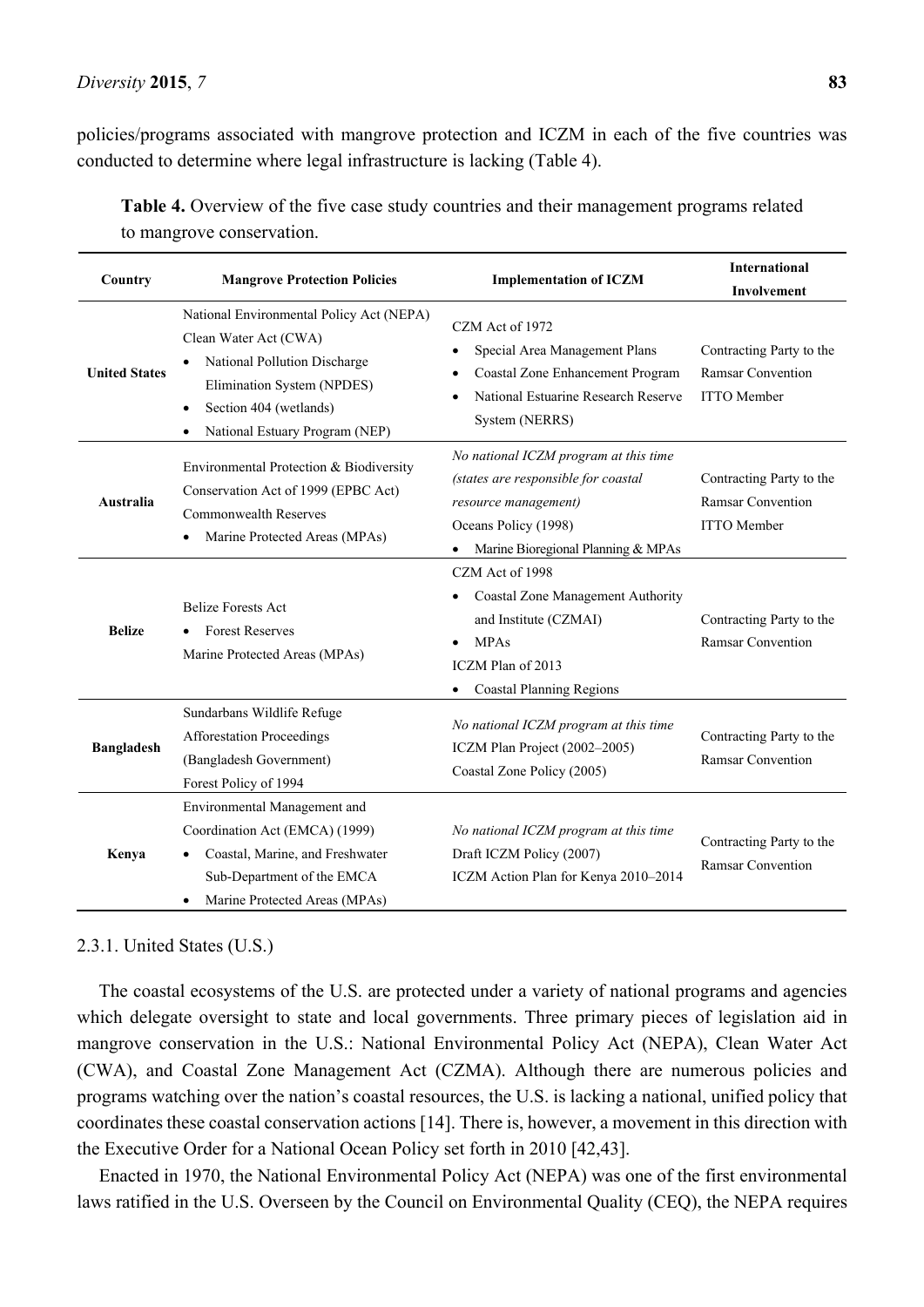that all federal actions be assessed for their effect on the natural environment [14]. These environmental assessments (EAs) are mandatory for all federal agency actions to help prevent irreversible damage on the environment. The preparation of an EA helps determine alternative means to achieving the proposed work and whether an environmental impact statement (EIS), similar to an EIA, is necessary. An EIS is required only if the proposed federal action is found to significantly impact the "quality of the human environment" [44]. All EISes are reviewed by the Environmental Protection Agency (EPA) to insure quality and compliance with the NEPA. Although the NEPA does not maintain regulatory authority like the CWA, this policy has led to the documentation of coastal development impacts on mangroves and other coastal habitats and has encouraged more sustainable permitting decisions [44].

Several programs have been established under the Clean Water Act (CWA) that directly affect management in the coastal zone. These programs include point source and non-point source pollution control, stormwater management, and dredging/filling restrictions in wetlands. Section 404 of the CWA restricts the discharge of dredge and/or fill material into any waters of the U.S. or special aquatic sites which include wetland habitats. Permits for these actions can be obtained from the U.S. Army Corps of Engineers (USACE) and often require mitigation to compensate for unavoidable impacts to wetlands. The regulatory authority of the USACE associated with section 404 is overseen by the EPA. By addressing some of the key issues associated with overdevelopment (pollution and wetland destruction), the CWA provides strict regulatory tools to protect the coastal zone from urban sprawl [14].

Amendments to the CWA in 1987 resulted in the establishment of the National Estuary Program (NEP). This facet of the CWA addresses mangroves more directly since they are prominent features in brackish estuaries in the southern states, particularly Florida. The NEP "aims to identify, restore, and protect nationally significant estuaries" [14]. A voluntary program, the NEP is administered by the EPA and provides funds to federal and state entities for estuary projects. A single NEP study area can encompass a large coastal region and contain multiple projects such as shoreline stabilization, exotic vegetation removal, and mangrove restoration [14,45].

## 2.3.1.1. Implementation of Integrated Coastal Zone Management (ICZM) in the U.S.

In 1972, the U.S. Congress declared that the existing environmental management programs were inadequate to protect the nation's coastal resources which contain a wealth of national value. Accordingly, the Coastal Zone Management Act (CZMA) was passed to encourage states to properly manage their coastal resources. Administered by the National Oceanic and Atmospheric Administration's (NOAA) Office of Ocean and Coastal Resource Management (OCRM), the CZMA is implemented on a completely voluntary basis at state level [14]. All 35 U.S. coastal states (with the exception of Alaska) have developed their own coastal management plans based on the premise of the CZMA [46,47]. Every coastal state's plans must be approved by OCRM for consistency with the specific elements outlined in section 306 of the CZMA. Under the CZMA, coastal states receive technical assistance and cost-sharing grants to help implement successful and consistent management practices. With CZM plans adapted to each state's needs, the CZMA attempts to find a balance between conservation and development [14].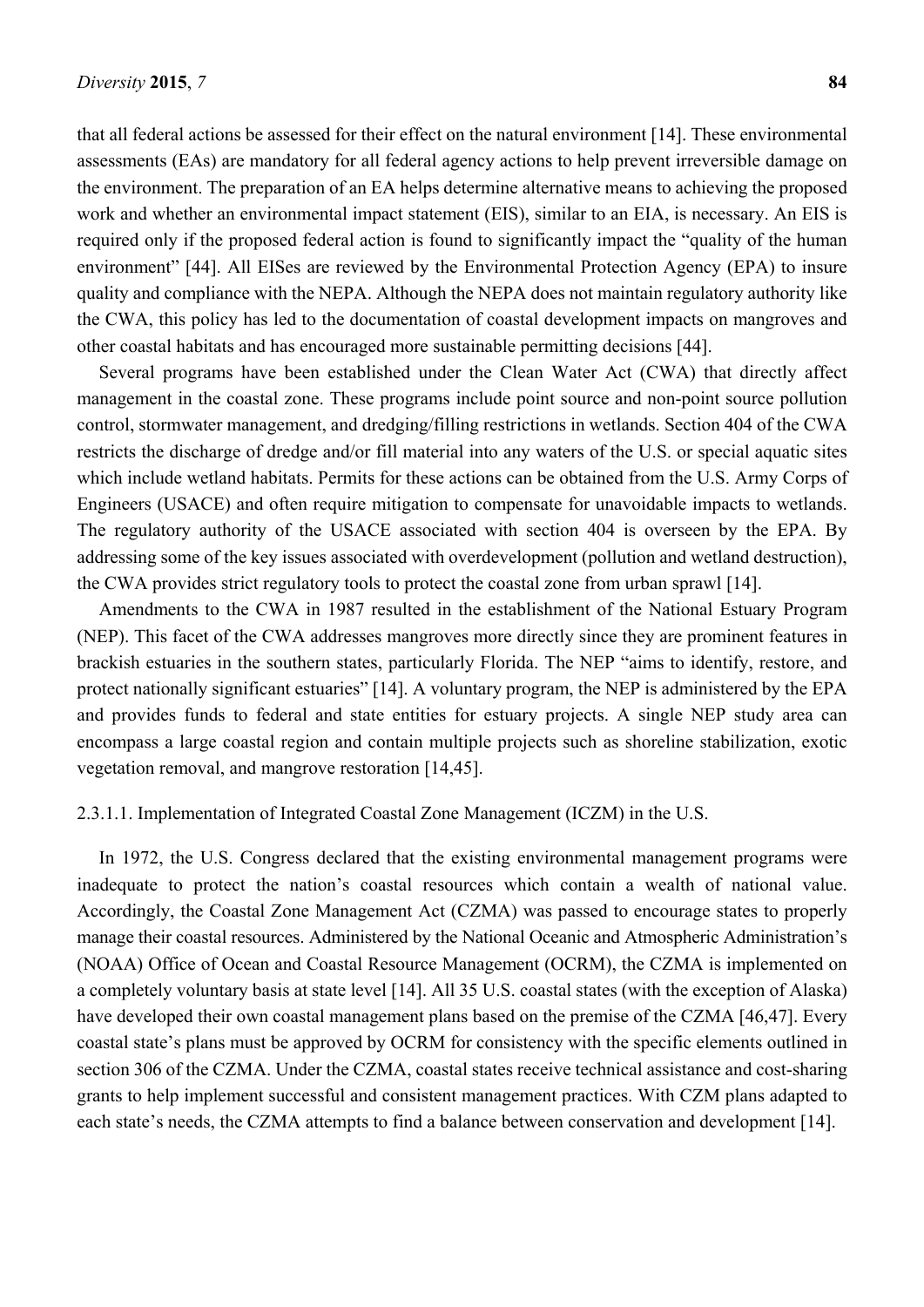#### 2.3.1.2. Florida, USA

In the U.S., the largest area of mangrove forest is located in Florida, estimated at 550,000 acres. Therefore, the primary mangrove management strategies in the U.S. are found in this east coast state. Large expanses of mangroves exist within Florida's array of protected areas, particularly in Everglades National Park and the Florida Keys National Marine Sanctuary. It has been projected that approximately 48 protected regions in Florida contain mangrove habitats. As early as 1987, the Everglades National Park was declared a Wetland of International Importance under the Ramsar Convention [1,34].

Approved in 1981 by NOAA, the Florida Coastal Management Program (FCMP) functions as the state's CZM authority. Due to the legal context of the state program and Florida's geography, the entire state is included in the coastal zone. The FCMP is enforced across the state by 24 statutes (enforceable policies) under five water management districts and eight state agencies. Collaborative effort among these agencies and districts guides the regulatory activities throughout Florida's wetlands and waters, including the vast expanse of mangroves [48].

Florida mangroves are directly protected under the Mangrove Protection Rule and the Mangrove Trimming and Preservation Act. In response to a significant decline in mangrove forests, the Florida legislature enacted the Mangrove Protection Rule in 1985. The rule defines the extent of how and when homeowners can conduct mechanical alternations of mangroves (*i.e.*, selective pruning) [49]. In 1996, the Mangrove Trimming and Preservation Act was established in sections 403.9321−403.9334 of the Florida Statutes to regulate mangrove alteration [50–54]. Although the U.S. does have an extensive system of coastal management policies and programs, these multiple components often diverge from the central goal of coastal resource conservation and frequently contradict one another. Consistency between state plans and local municipalities is lacking and the good intentions of the state CZM plans are frequently misinterpreted [14].

#### 2.3.2. Australia

With approximately 40 mangrove species bordering its coastlines, Australia contains one of the highest levels of mangrove diversity in the world [1]. Australia's mangrove ecosystems are federally protected under the Department of Sustainability, Environment, Water, Population, and Communities. Wetland regulations overseen by this department encompass mangrove forests and other vital coastal habitats. The most fundamental regulatory tool, the *Environmental Protection and Biodiversity Conservation Act of 1999 (*EPBC Act) is the central piece of environmental legislation in Australia [55].

Commonwealth Reserves established under the EPBC Act play an integral role in conserving mangrove ecosystems in Australia. These government regulated reserves include national parks, marine protected areas (MPAs), and various forms of national monuments and conservation sites. MPAs in particular provide the vast majority of mangal protection throughout coastal Australia. The national government oversees the management of MPAs within Commonwealth Waters, while some MPAs are established at the state level and encompass coastal territory [55]. Management of Australian MPAs on the national level falls under the authority of the Director of National Parks, with some responsibility delegated to the Marine Division of the Department of the Environment and Water Resources. The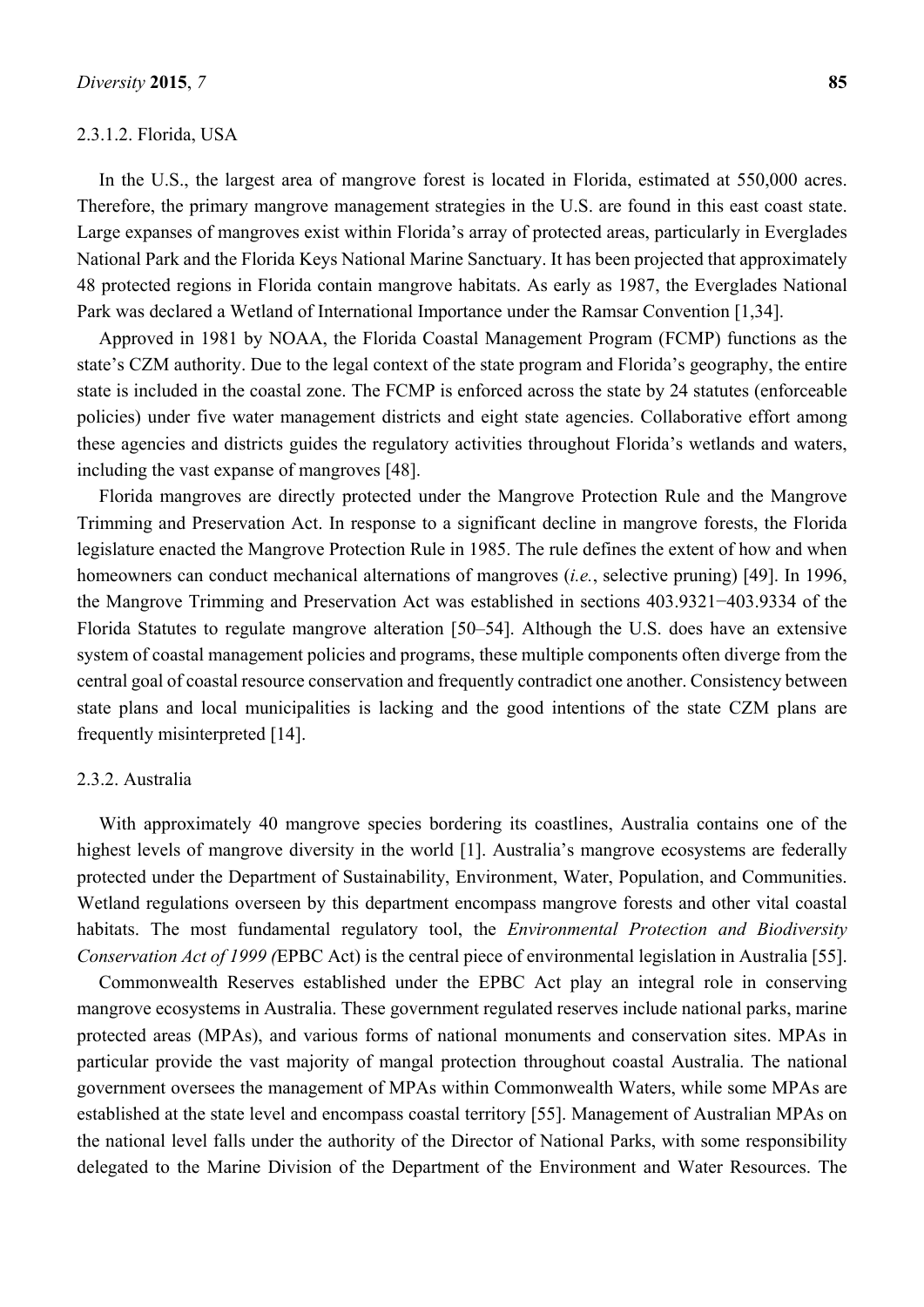Minister for the Department of the Environment and Water Resources approves all final management plans for MPAs, as well as all Commonwealth reserves [55].

As a member of the World Conservation Union (IUCN), the Australian government is obligated to follow the *IUCN's Guidelines for Protected Area Management Categories* as established in 1994. Seven categories of MPAs have been identified by the IUCN: (1) Strict Nature Reserve, (2) Wilderness Area, (3) National Park, (4) Natural Monument, (5) Habitat/Species Management Area, (6) Protected Landscape/Seascape, and (7) Managed Resource Protected Area. These seven categories form the basis for Australian MPA management principles. In conjunction with the IUCN guidelines, schedule 8 of the EPBC Act requires that each management plan explain what is allowed in the reserve, how management will be implemented, and how the plan will be sustained over time [56,57].

In addition to the principles established by the EPBC Act, the management of Australia's mangroves is strongly based on the guidelines set forth by the Ramsar Convention. Schedule 6 of the EPBC Regulations of 2000 outlines the general management principles for Wetlands of International Importance (Ramsar Sites), many of which include mangrove forests [57]. As the first nation to sign the Ramsar Convention, Australia ensured that no activities will be allowed to impact the biodiversity or intrinsic values of its protected wetlands [55]. This promise guarantees the wise use and conservation of all critical wetland habitats in Australia. Currently, Australia has listed 65 Wetlands of International Importance under the Ramsar Convention. These protected habitats comprise approximately 7.5 million hectares [58]. Working with the Natural Resource Management Ministerial Council (NRMMC), the Australian government strives to meet the requirements of the Ramsar Convention and implements the measures outlined in the EPBC Act [59].

## 2.3.2.1. Implementation of ICZM in Australia

Australia's Commonwealth (federal) government dictates jurisdiction over the nation's marine habitat. The coastal zone is grouped with inshore regions which typically reside under the jurisdiction of state and territory governments. The Commonwealth government does participate in coastal management as shown in the 1998 *Australia's Oceans Policy*, which was enacted to improve the management of all marine habitats including coastal wetlands and estuaries [60]. *Australia's Ocean Policy* is carried out by the Oceans Board of Management and the National Oceans Advisory Board. The Oceans Board of Management is comprised of government officials with marine interests, whereas the National Oceans Advisory Board consists of nongovernment personnel. These two perspectives provide an all-inclusive approach to policy implementation in Australia [61].

The primary goal of *Australia's Oceans Policy's* integrated multiple-use management is implemented via Regional Marine Plans. It is anticipated that regional marine planning will improve coordination and consistency between the state/territory government and the Commonwealth government [61]. Each of the five bioregional planning areas in Australia identifies a set of management provisions to help achieve ecologically sustainable development [60]. In 2005, the concept of regional marine planning was incorporated into the EPBC Act under section 176. The primary goal of the five bioregions was to provide a planning tool for the Commonwealth government in order to promote ecosystem-based management [60]. Thus, *Australia's Oceans Policy* sets the stage for integrated management of all Australia's marine ecosystems, including coastal resources [61].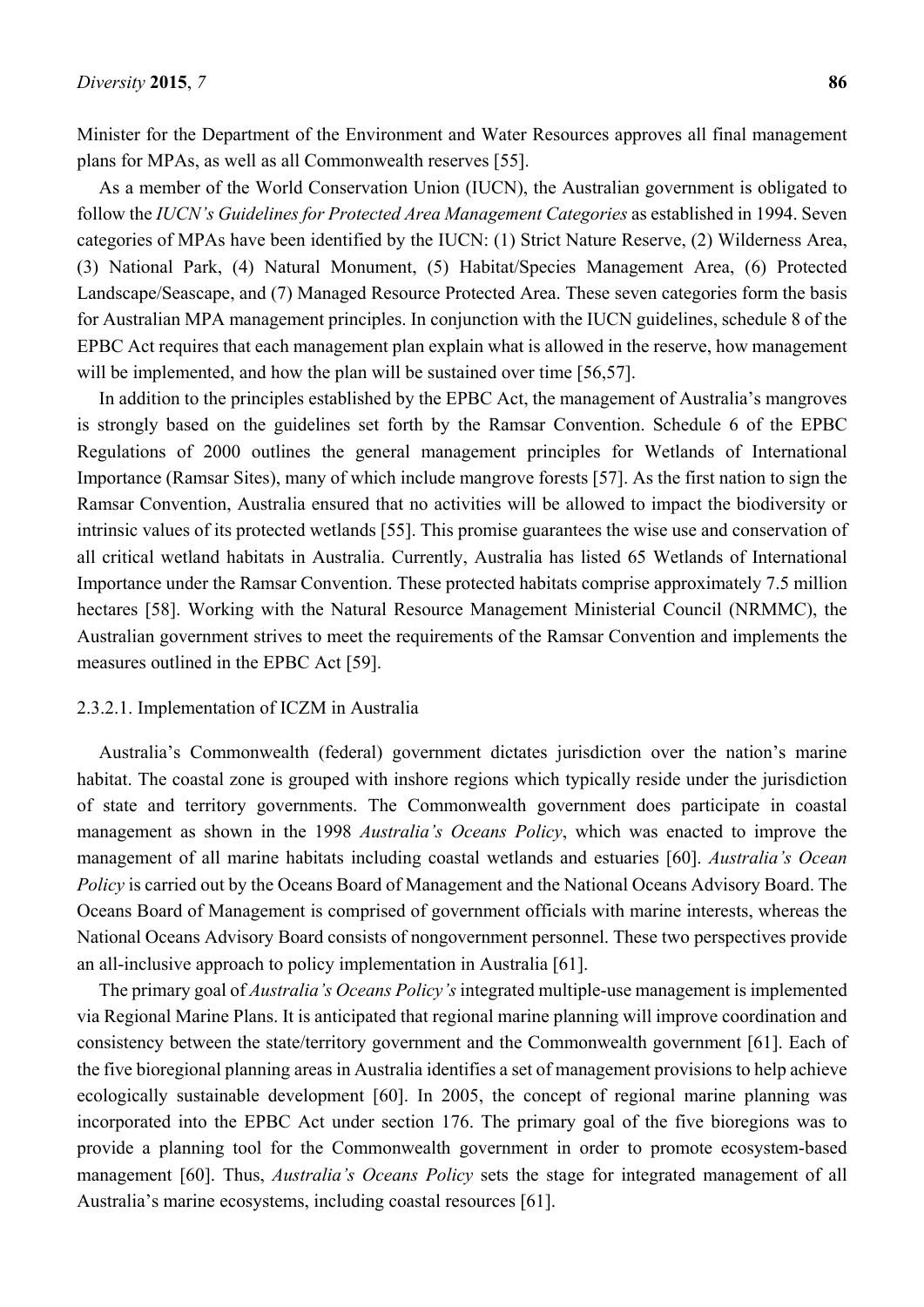In order to balance conservation and development within the fragile coastal regions, the Australian Department of Sustainability, Environment, Water, Population, and Communities developed a *Framework for a National Cooperative Approach to Integrated Coastal Zone Management.* Formally endorsed in 2003 by the NRMMC, the framework established parameters for national cooperation and sustainable development within the coastal zone. The NRMMC proposes the 2003 framework as a way to coordinate multiple jurisdictions in the coastal zone that dictate different, and often contradicting, legislative and administrative agendas. The next step for Australia's government will be to implement the tools presented by the 2003 framework and officially set forth an ICZM program for the entire country [62].

#### 2.3.2.2. Queensland, Australia

Aside from the federal wetland programs in Australia, local governments and state agencies also maintain wetland management authority. For example, the Queensland government established their own "Coastal Plan" in addition to four regional management plans which include policies related to the development, conservation, and rehabilitation of coastal habitats. Queensland's Department of Environment and Resource Management (DERM) has the primary regulatory role in implementing and overseeing these plans. Marine plants, including mangroves, are managed by the Department of Primary Industries and Fisheries (DPI&F) in Queensland. The Integrated Planning Act 1997 oversees any and all proposed disturbances to mangroves. In addition to state agencies, the Commonwealth government maintains some jurisdiction over Queensland mangroves. The Department of Sustainability, Environment, Water, Population, and Communities is a key stakeholder in Ramsar Sites, and the Great Barrier Reef World Heritage Area extends to the high watermark and thus includes mangroves under its jurisdiction. These national guidelines are essential for effective management of mangroves, but the overlap that occurs can become confusing and lead to less successful implementation and enforcement [59].

#### 2.3.3. Belize

With the western hemisphere's largest barrier reef, Belize attracts an abundance of international visitors who directly contribute to this Caribbean nation's annual income [63]. In conjunction with Belize's barrier reefs, mangrove-lined coasts and cayes entice tourists to participate in the marine activities offered by Belize's natural resources, such as snorkeling, diving, and fishing [64]. By the 1980s, the Belizeans began to recognize the important role mangrove ecosystems play in their tourism industry. Coral reefs have historically been protected through a series of MPAs, but as tourism and coastal development rapidly increased, it became apparent that an integrated management system was necessary to protect all of Belize's natural resources [63].

Although coral reefs receive the majority of the Belizean government's attention, mangroves have been protected under the Belize Forests Act since the 20th century. A permitting system for removing mangroves was established under the Forests Act and only allows the removal of mangroves after environmental assessments have been conducted (similar to the U.S. system of EIAs). Forest reserves have also been created under the Act's authority. Having been in existence since 1927, the Forests Act has been revised multiple times and received its most recent revision in 2008. In Belize, these revisions typically increase fines and sanctions associated with mangrove destruction, and improve compliance with the regulations. In addition to being protected on both private and national land by the Forests Act,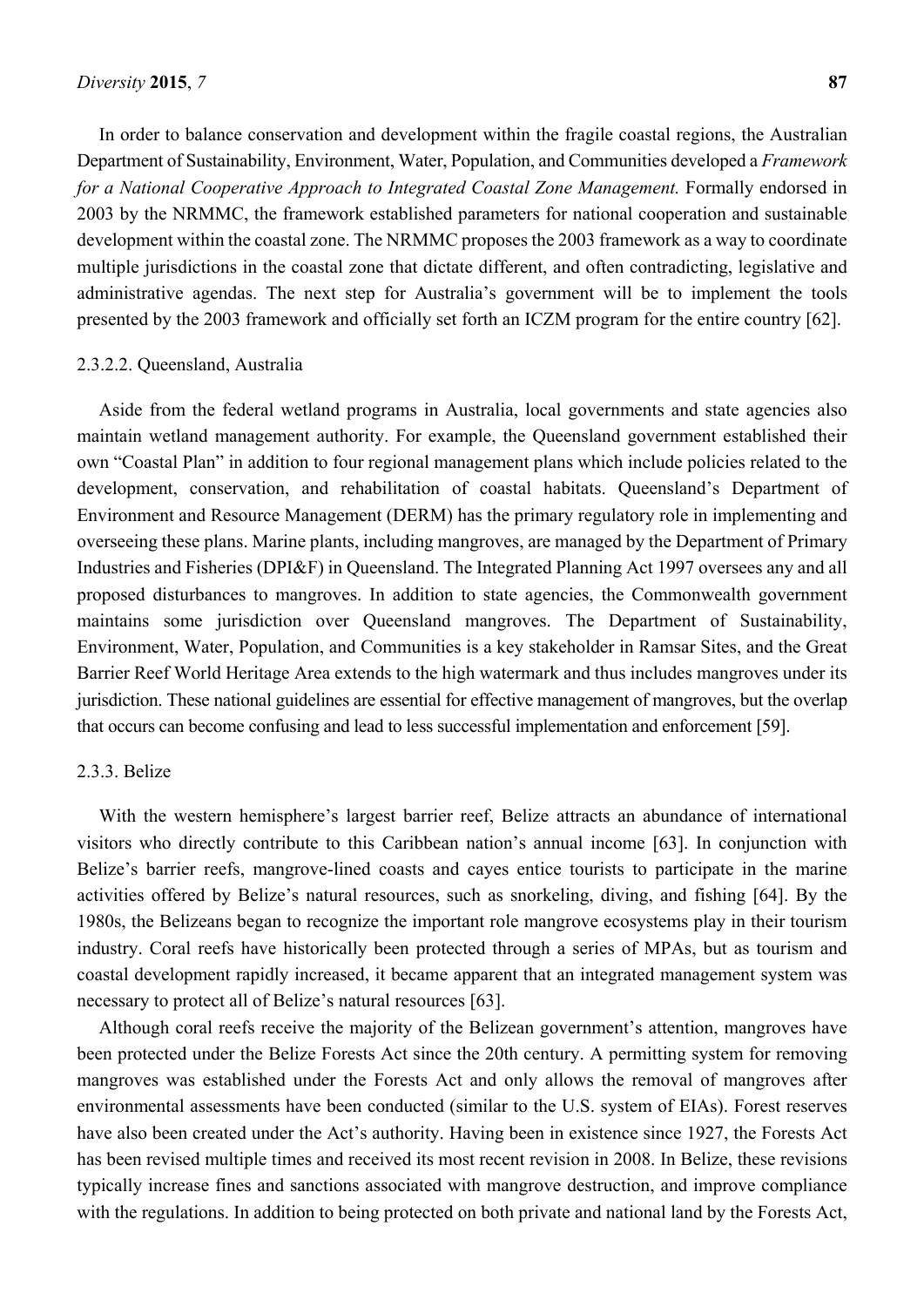mangroves are also safeguarded by the Belize Forestry Department. Any alterations to a mangrove may require evaluation and potentially a permit from the forestry department, similar to the U.S. Mangrove Trimming and Preservation Act. Other activities, such as fishing, coastal development, and complete mangrove clearance, are regulated by the proper government agencies within the Ministries of Natural Resources, Tourism, Agriculture, and Fisheries [63,65].

# Implementation of ICZM in Belize

The first ICZM process began in Belize at a Fisheries Department workshop in 1989. One year later, a CZM Unit was developed within the Fisheries Department. Funds and technical assistance from the UN Development Programme (UNDP) and the Global Environment Fund (GEF) allowed for the development of a full CZM Project in Belize from 1993–1998. A primary piece of legislation, the CZM Act of 1998, led to the creation of the Coastal Zone Management Authority and Institute (CZMAI) [63].

Initially, the local fishermen were opposed to the CZMAI, believing that it ignored fishing interests and prohibited their standard fishing activities. Not long after the CZMAI was established, research, education, and monitoring programs were implemented. A reference and research library was also created to encourage the spread of knowledge throughout Belize. Through a series of consultations and community education programs, the unrest was eventually resolved with the fishermen [63].

The CZMAI remains one of the leading research organizations in Belize. Comprised of multiple government ministries, the national CZM Authority is in charge of creating the ICZM Plan for Belize [63]. The official Belize ICZM Plan was adopted in 2013 and includes policy recommendations for nine coastal planning regions around the nation as well as a national strategy document [66]. The combined input of the CZM Authority and the associated government ministries allowed for the creation of a Coastal Planning Program as part of the ICZM Plan. The program placed the coastal regions of Belize into nine zones based on the dominant practices within those regions. Although the program was originally established for only a few reserves, coastal planning has now been incorporated throughout the cayes and along the mainland of Belize. The ICZM Plan for Belize was actually an afterthought for improving the MPAs of coral reefs. However, it has become an effective piece of national legislation which incorporates MPAs as tools for achieving more integrated CZM [63,66].

#### 2.3.4. Bangladesh

Over 41% of the world's mangroves occur in South and Southeast Asia, including the Sundarbans of Bangladesh [67]. Covering approximately one million hectares (ha), the Sundarbans are the largest coastal wetland in the world. Divided between India  $(\sim40\%)$  and Bangladesh  $(\sim60\%)$ , the Sundarban mangrove ecosystem supports endangered species such as the Royal Bengal tiger. Due to the extensive biodiversity sustained by the mangroves in Bangladesh, several reserves, afforestation initiatives, and forest policies have been employed [67].

The Bangladesh Sundarbans have been designated as a wildlife refuge in which protection is provided to the "hot spots" of wildlife [67]. The Bangladesh government has also been directly involved in mangrove restoration, having planted over 120,000 hectares of mangrove trees. These afforestation proceedings were initiated in the 1960s to maintain the mangal as a greenbelt in order to protect properties and communities along the coastal zone from the storm surge of giant cyclones [12,13]. An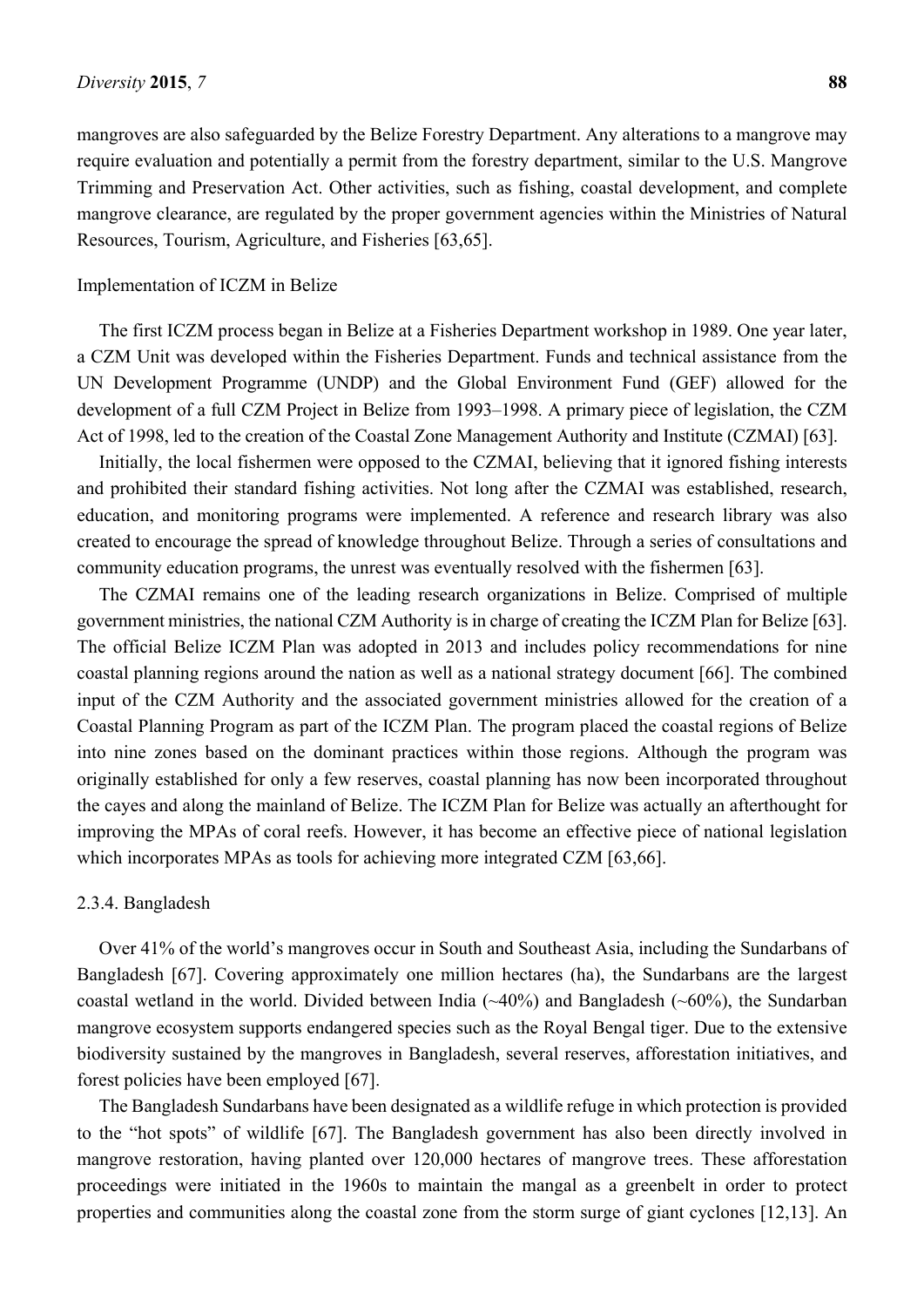area prone to natural disasters, Bangladesh directly relies on mangrove forests to maintain the stability of its coastal communities [68].

Over ten million people in Bangladesh depend on the resources produced by mangrove forests for commercial and subsistence activities [69]. Thus, forest management has been a critical factor in the development of Bangladesh's economic productivity. Consequently, the initial Bangladesh forest policies (1894 and 1955) were more "exploitative in nature" than conservative [18]. Under the sovereign Bangladesh government, a third forest policy was developed in 1979. The current forest policy was established in 1994 and focuses on ecosystem preservation as well as the improvement of socioeconomic conditions. As of 2008, the policies developed in 1994 had not been fully implemented even though financial aid and technical assistance had been received from the Asian Development Bank (ADB) [18].

The policies surrounding forestry and environmental management are under the authority of the state (national government) in Bangladesh [18]. Comprised of several government agencies, coastal management at the national level in Bangladesh is institutionally and socially fragmented. The most politically powerful and wealthy control the outcome of government regimes as well as the most productive coastal businesses (*i.e.*, aquaculture corporations). These affluent individuals are able to seize coastal land from the indigenous due to their "political protection," power, and wealth [68]. As a result, economic returns are low, and coastal habitats have received extensive damage. These conditions remain persistent throughout the Bangladesh Sundarbans [68].

## Implementation of ICZM in Bangladesh

Under the Bangladesh Ministry of Water Resources (MoWR), a Coastal Zone Policy was created in 2005. Management plans under this policy involve the protection and sustainable use of the coastal resources in Bangladesh, including mangrove forests. However, support for ICZM was not acknowledged in Bangladesh until 1999. The national Coastal Zone Policy that was finally adopted in 2005 aims to integrate coastal zone activities into a national process as well as aid in sustainable livelihood options and reduce poverty. In addition to socioeconomic concerns, the Coastal Zone Policy incorporates the preservation and rehabilitation of coastal ecosystems. Although the Coastal Zone Policy appears promising, an official, nationwide, ICZM program has yet to be established in Bangladesh [18,68].

#### 2.3.5. Kenya

Compared to other mangrove inhabited regions, East Africa's mangrove losses have been less drastic. However, the sparse distribution and stunted growth of East Africa's mangal is evidence of overexploitation, particularly in Kenya. Timber production and export, as well as local use of mangrove wood for fuel and fish smoking, are the chief culprits responsible for mangrove declines in Kenya. Clearance of mangrove forests for aquaculture, saltpans, and urbanization has also significantly contributed to mangrove degradation [1].

Since 1932, Kenya's mangroves have been classified as "government reserved forests". Early forestry protection measures were implemented via harvest permits, but proved to be ineffective. Excessive exportation of mangrove products in the 1940s and 1950s led to one of the first mangrove management efforts along the Lamu Archipelago, where the most extensive mangrove habitat in Kenya is located.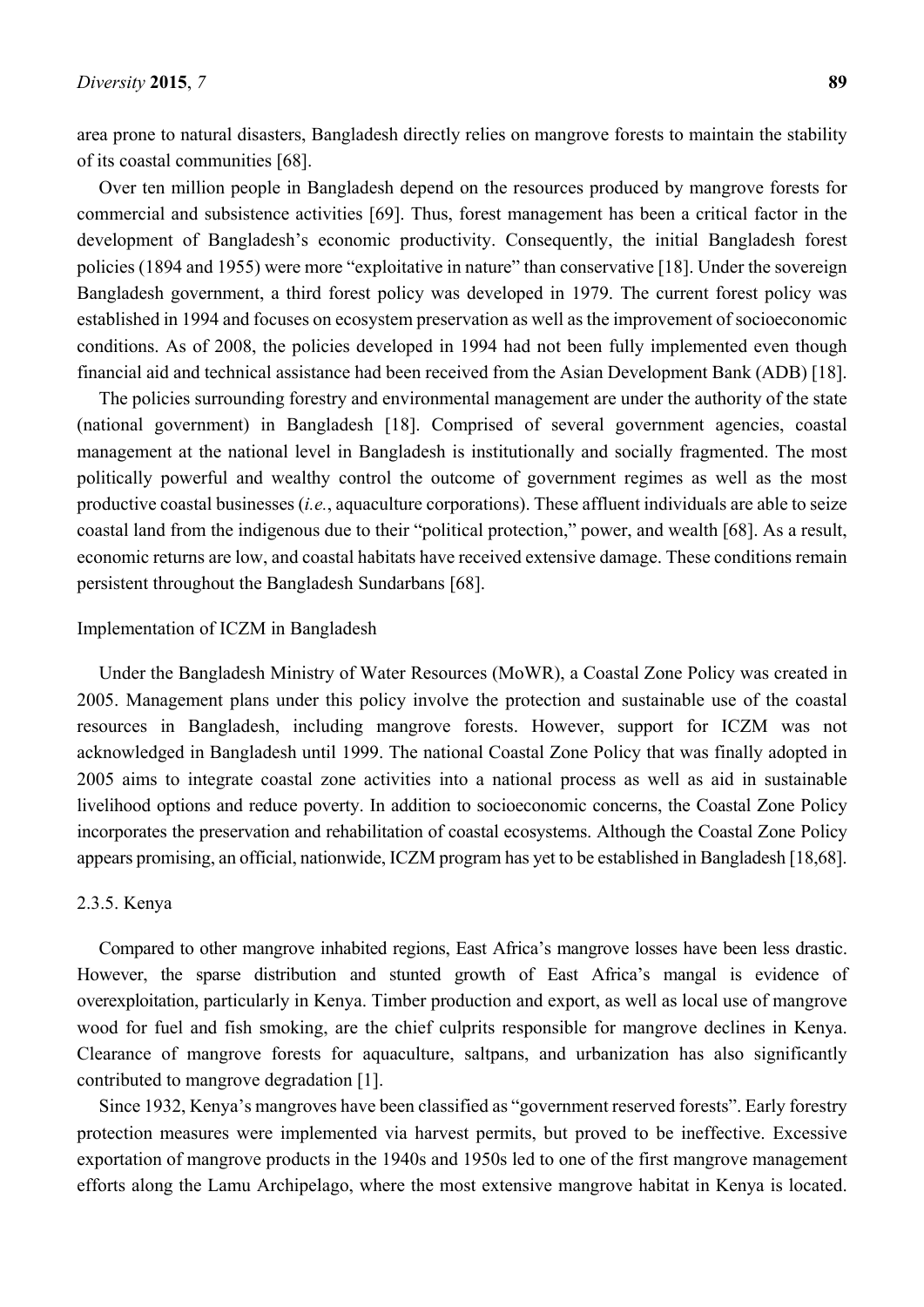Additional mangrove protection was pursued through an official ban on the export of mangrove products in 1978 and again in 1982 [1,70].

At the state (national) level, Kenya's environmental regulations fall under the authority of the Ministry of Environment, Water, and Natural Resources. Under the Ministry, Kenya's key environmental policy, the Environmental Management and Coordination Act (EMCA), was established in 1999. The National Environment Management Authority (NEMA) was instated as the sole regulatory authority responsible for carrying out the mandates of the EMCA. Not only did the EMCA harmonize over seventy sectoral statues, the act also requires the use of environmental impact assessments (EIAs) for any activities associated with wetlands, mangroves, and other sensitive coastal habitats. Furthermore, sections 42 and 55 of the EMCA provide a directive to the Coastal, Marine, and Freshwater Sub-Department to ensure focus on coastal regulations, with particular emphasis on development-related issues [71,72].

Mangrove protection is also employed by the Kenya Forestry Service, thus making a consistent approach to management more difficult with the multiple government entities involved. The Kenya Forestry Service is a state (national) corporation established in 2007 under the Forest Act of 2005. In line with the mandates of the Forest Act, the Kenya Forest Service has initiated the preparation of a national mangrove forest management plan. The Forest Service's goal is to sustainably manage and conserve Kenya's forest resources while alleviating poverty and reducing mangrove degradation [73,74].

Extensive MPAs have been established throughout Kenya to further safeguard the country's coastal resources, including mangroves. Two of Kenya's MPAs are even declared "UNESCO biosphere reserves" [1]. In addition, multiple mangrove restoration efforts have been performed, specifically in Gazi Bay along the southern coast of Kenya. As of 2008, it is estimated that approximately 100 hectares of damaged mangal were reforested in Gazi Bay. Ecotourism features, including a boardwalk and fishponds, were created within the restored mangrove forest. With nearly sixty percent of the population in Gazi depending on fishing for their primary income, the incorporation of fishponds for milkfish farming within the restored site provided alternative livelihoods for the local community. The involvement of multiple governmental stakeholders as well as the local community in the Gazi Bay restoration project is an excellent example of creating a self-sustaining mangrove preserve [75].

#### Implementation of ICZM in Kenya

The concept of ICZM was originally introduced in Kenya in 1984 by the United Nations Environment Program (UNEP) and was first applied in the 1990s during a pilot project in the Nyali−Bamburi−Shanzu area [76]. In 1999, under the auspices of the EMCA, Kenya's state (national) government assigned the Coastal, Marine, and Freshwater Sub-Department the task of developing and implementing an ICZM Plan as well as a National Wetlands Policy [71,72]. A Draft ICZM Policy, prepared by the NEMA in 2007, calls for a community-based approach to restore and protect Kenya's fragile coastal resources including mangroves, seagrass beds, and coral reefs. In regards to specific mangrove protection measures, the policy recommends the expansion of existing MPAs and the creation of additional MPAs. The plan also specifies a more cohesive and precautionary approach and suggests movement away from the sectoral approach as seen in Kenya's natural resource management history [76].

Kenya's Draft ICZM Policy focuses heavily on the lack of livelihood alternatives and high poverty rates, thus insinuating the need to address socioeconomic concerns in conjunction with coastal habitat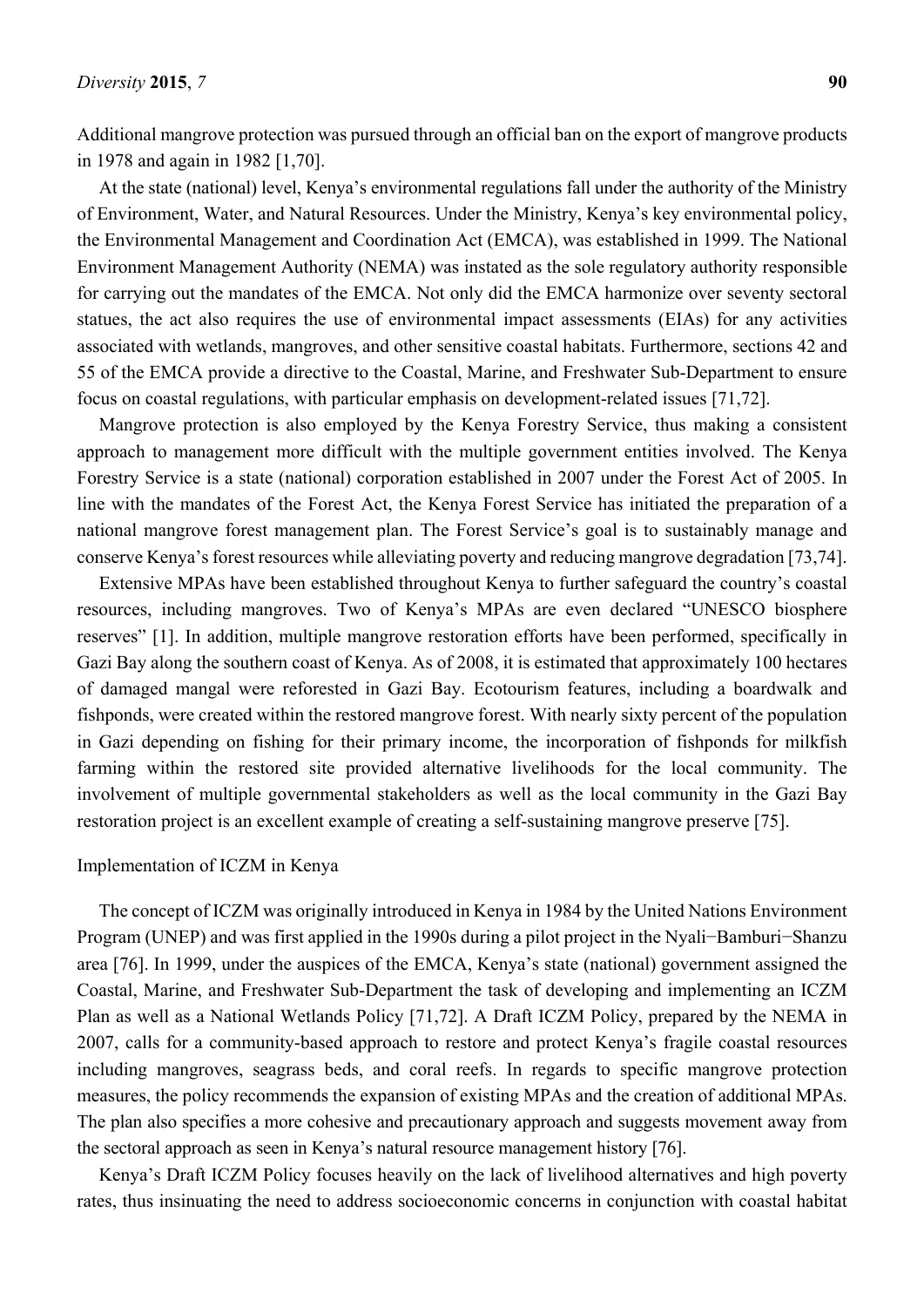conservation. As in many East African countries, the literacy rate is extremely low in Kenya. Therefore information dissemination and education will be critical for a successful ICZM program. Despite the fact that Kenya's environmental protection is carried out at a national level, the local communities are given close attention and provided opportunities for involvement as demonstrated in the Gazi Bay restoration project [75,76].

To assist in moving forward with a national ICZM program, the *ICZM Action Plan for Kenya 2010–2014* was published by the Coastal, Marine, and Freshwater Sub-Department. The plan provides an agenda to help guide stakeholders in the management planning process. In order to create a balance between development and environmental conservation, the ICZM Action Plan recommends a participatory and inclusive approach as outlined in the document's guiding principles. Although no legally binding ICZM plan has been established at this time, Kenya is in the process of developing an institutional framework for the country's ICZM program [76].

## **3. Results and Discussion**

The rate of loss of mangrove forests remains substantially higher than that of other terrestrial forests, even as management and conservation programs have become widespread [15,20]. Humans are greedy for coastal land and the profits that coincide with its development. Increasing population pressure in the coastal zone and growing demand for development appear to be the key drivers of mangrove forest destruction. Where legislation and management are absent, the problem of mangrove overuse becomes more prominent [32]. Mangrove health, as well as that of all marine and terrestrial ecosystems, is directly influenced by the effectiveness of their management and conservation [15]. Based on the results of the five case studies, three aspects of ICZM have been chosen to represent the potential solutions to mangrove destruction: (1) modification of coastal development trends through land-use reforms, (2) increased restoration initiatives and establishment of MPAs to provide safe havens for the remaining mangrove forests, and (3) placement of monetary values on goods and services supplied by mangroves to make them economically appealing to decision makers.

#### *3.1. Case Study Findings*

The five case studies demonstrate the vast differences in mangrove management styles. In the U.S. and Australia, mangroves are protected under *wetland* regulations whereas Belize and Bangladesh protect their mangroves under *forestry* programs. Kenya utilizes a combination of forestry regulations as well as wetland regulations to manage the sustainable use and preservation of their mangrove habitats. While both wetland and forestry regulations are suitable mangrove management methodologies, wetland regulations tend to be more conservative in nature whereas forestry regulations are often initiated by timber production and remain focused on monetary gains rather than environmental safeguarding [25,31,36,39,41,70,72,74].

It appears that the baseline programs for mangrove management have been established in most mangrove-inhabited nations. In more affluent, developed countries, regulations are focused primarily on coastal development and the associated conservation requirements. On the other hand, the developing world tends to gear their regulations towards production needs such as harvesting of mangroves and their accompanying resources. Although this does not hold true for all developing nations, particularly Belize,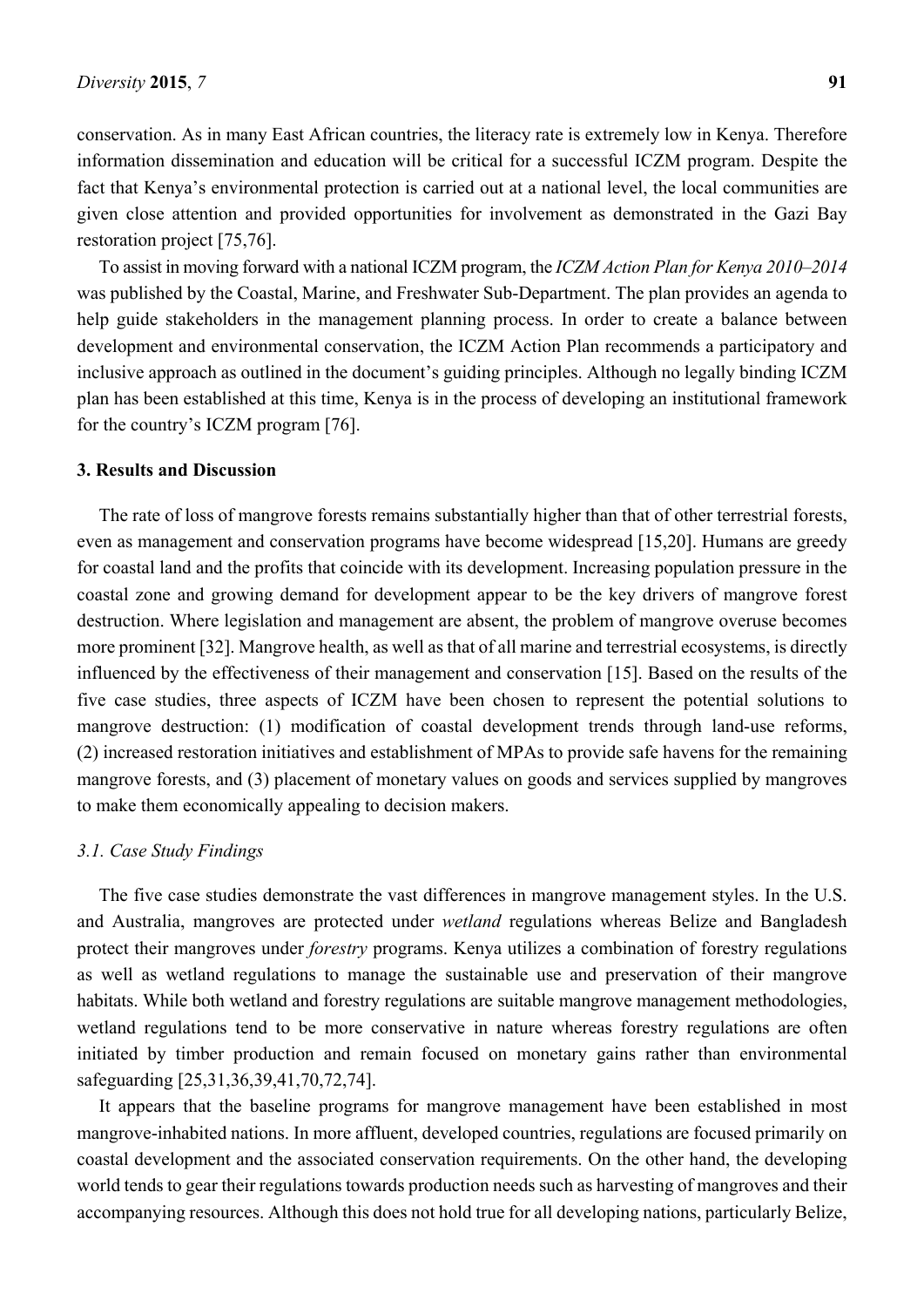these countries tend to neglect the need for national oversight. The U.S. and Australia do have substantial national policies in place to protect their natural resources. Yet overarching federal laws and regulations supported by voluntary state and local programs that encompass these wetland policies often overlap and cause managers and regulators to lose site of the overall goal [25,31,36,39,41].

The movement towards ICZM is evident in all case studies, with the U.S. paving the way. In developing nations, ICZM is commonly in the early stages of development, whereas developed nations are more likely to have established ICZM programs [28]. It can be implied that several of the guidelines established by the FAO and ISME have been implemented, whether or not this was any of these countries' intention. All five of the case studies present countries which are contracting parties to the Ramsar Convention [58], yet only the U.S. and Australia hold memberships with the ITTO [77]. The ITTO guidelines for forest management are not legally binding; however, it would be advantageous, particularly for Belize, Bangladesh, and Kenya, to participate in this forestry-based organization to help improve their management strategies [37–39].

#### *3.2. Solutions to Diminish Mangrove Destruction*

## 3.2.1. Coastal Land-Use Reforms

Due to limited space in the coastal zone, the impacts of increasing populations are magnified [78]. With additional people comes more infrastructure and development. Most of this development occurred long before coastal geology and physiology was understood and has, therefore, created countless cases of human-induced beach erosion and habitat destruction [79]. Coastal development and environmental protection must incorporate one another; they cannot be viewed as independent activities. Therefore, environmental concerns in the coastal zone must be included in land-use decisions and policies [21].

Modern land-use patterns of low density, scattered developments dependent on cars, has been given the term "sprawl" [14]. Coastal sprawl has led to an excessive amount of impervious surfaces (e.g., pavements, sidewalks, parking lots, building foundations). These surfaces do not allow rain water to seep into the soil or flow through vegetation where excess nutrients and pollutants are diluted [78]. In order to change these trends, land-use reforms will need to be implemented. Unlike habitat protection programs, land-use planning, and therefore most coastal development, falls under the authority of local governments. For example, in the U.S., cities and towns define how and where community development should be located (and where development should not occur) in their comprehensive land-use plans [80].

To prevent additional coastal habitat damage, development patterns will need to be modified. Two tools are identified in the literature as guides to coastal development: zoning regulations and setback lines [81]. Zoning is used in a community to classify specific uses of the land and can be used directly with multiple-use management strategies. It also sets development criteria for each zone [80]. For instance, zones are used to determine where condominiums, shops, houses, ports, warehouses, and other infrastructure can be built. Each building category is subject to different regulatory requirements. Regulatory zoning is quite common for urban land-use management, yet it is not customary in CZM. Since an abundance of activities in the coastal zone compete for the same resources, it would be advantageous to incorporate zoning into CZM plans to prevent the overexploitation of coastal resources and land [13].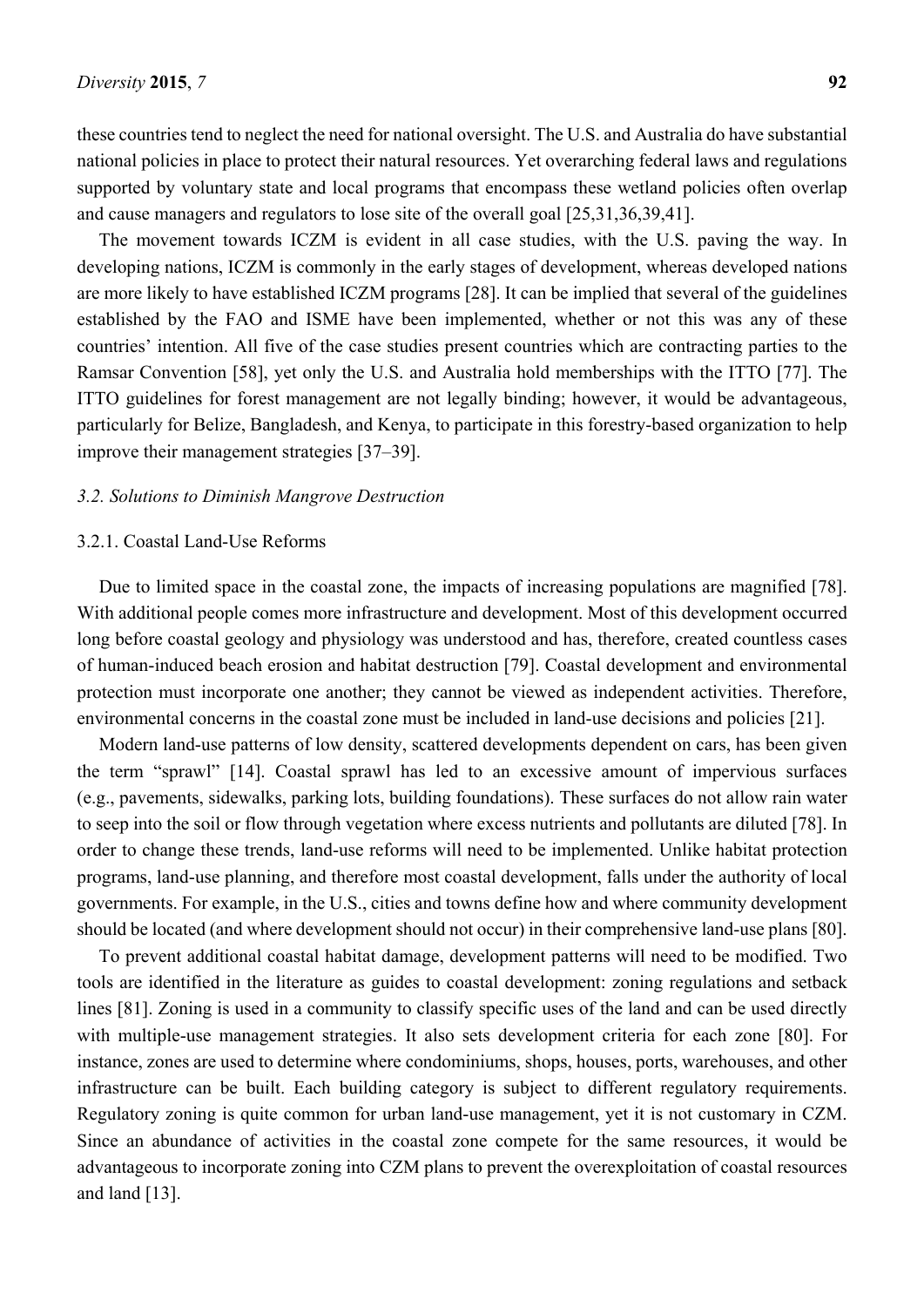While zoning policies are often used to manage beachfront and coastal construction, another effective method is used to retain development behind a safety point. Often called a setback line, this jurisdictional line is located inland at a safe distance from the beach and coastal waters. Setback provisions act as buffer zones to prevent development in hazardous or sensitive habitats on or near the shore. The location of a setback line is usually determined by local erosion rates to plan for future storms and sea level rise [13]. Typically, once the setback line is in place, no structures are allowed seaward of the line. However, as seen from examples in Florida, many exceptions and "grandfathering" stipulations allow for continued development beyond these lines [82]. Potentially helpful regulatory tools like Florida's Coastal Construction Control Line (CCCL) and setback line are often fruitless due to underlying political issues in coastal development [21,83]. If setback provisions were included in every coastal state's CZM plan and strongly enforced on a local level, overdevelopment along the shoreline could be halted [21].

Watershed management must also become a primary focus of land use and regional planning in the coastal zone. It was suggested by Cicin-Sain [84] that a watershed-based boundary may be the most appropriate means for controlling the impact of land use on coastal habitats. The Pew Oceans Commission (a charitable trust organization dedicated to improving public policy in the U.S.) has estimated that when more than ten percent of a watershed's acreage is covered by impervious surfaces, the water bodies within the watershed become severely degraded [78]. These impairments are carried to the coastal regions, resulting in pollution, excess nutrients, increased sedimentation, and restriction of freshwater flow to fragile coastal habitats. Similar to land-use planning, watershed planning is often left to the state and local governments, with superseding authority on the local level. However, natural watershed boundaries rarely coincide with political purview and may include multiple municipalities [14]. Therefore, watersheds must be managed on a regional level to incorporate the entire drainage basin, which includes the coastal zone. The boundaries of a watershed can also be easily demarcated, making their protection somewhat simpler. By utilizing the Pew Oceans Commission's "ten percent threshold" theory, watershed managers can establish an empirical system to measure ecosystem function and health. Coastal managers must be aware of all activities that could impact the coastal zone, and not ignore inland watershed matters [13,78].

As demonstrated by the five case studies, where policies do exist to manage mangrove use, they are dispersed among multiple institutions (e.g., forestry, wetlands, and fisheries) [32]. The same trend is seen in development policies regarding land-use planning. Stricter regulations have been known to deter some environmental damage, but better coordination and enforcement of these regulations will be the key to success. For instance, coastal managers and environmental regulators must put a stop to "grandfathering" practices that allow construction to continue in dangerous and vulnerable coastal habitats. Such complications associated with coastal development often arise from the origin of policies and regulations: congressional legislation. Environmental policies more often than not reflect policy makers' interests. These interests can be easily swayed by the distraction of reelection campaigns and persuasive public interest groups, particularly in the U.S. Since interest groups communicate a substantial amount of information to Congress, the bureaucracy, and voters, their preferred policies are heard above all others [85]. Their impact on policy outcomes is further enhanced by the fact that interest groups maintain instrumental political resources and are considerably more focused and aware of policy changes than the general public [83].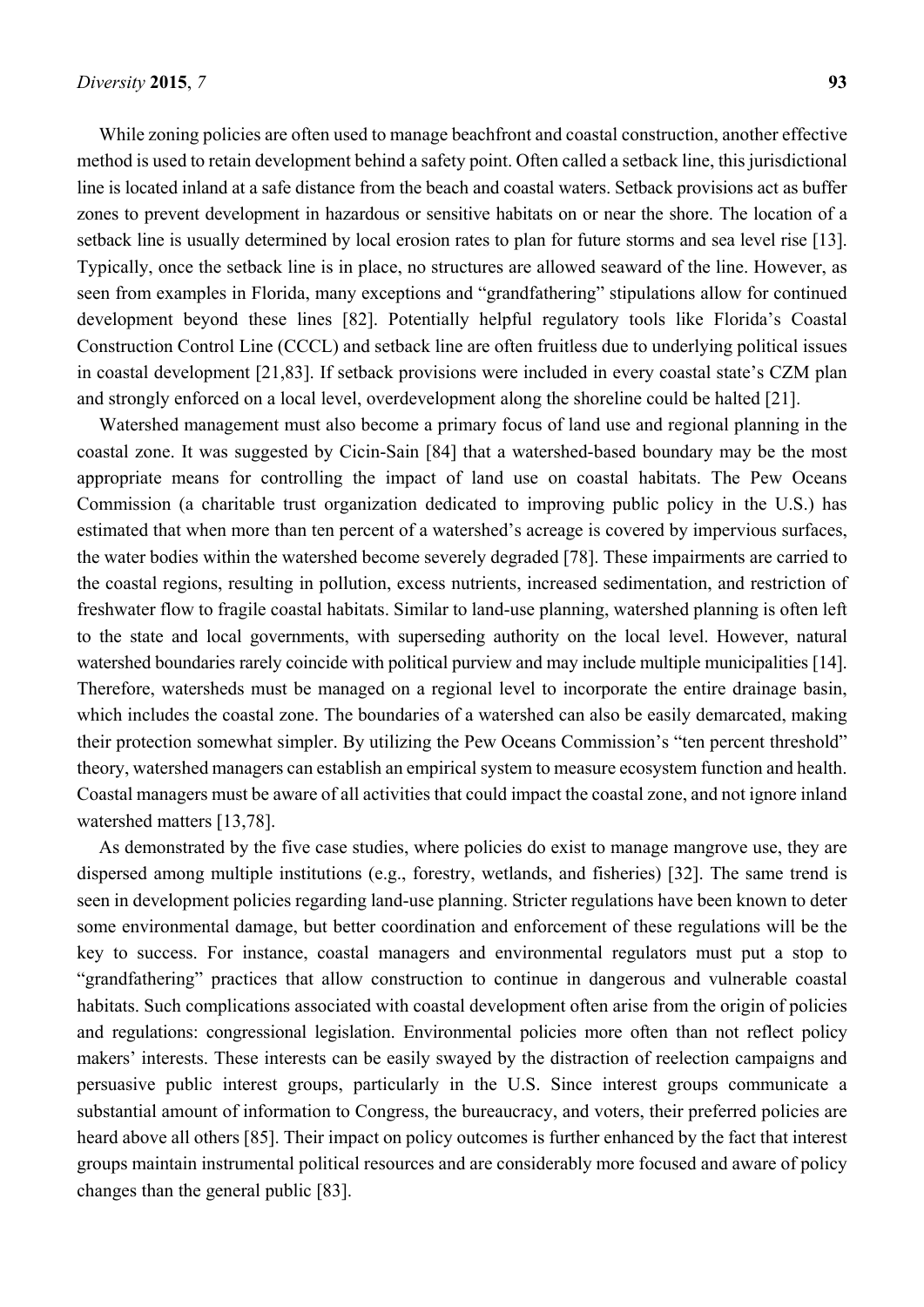The influence of interest groups, economic constraints, and limitations within the political system prevent decision makers from having full discretion over policy outcomes [85]. Therefore, the ability to promote sustainable development may be politically infeasible [86]. Even when environmental regulations appear to be constructive, bureaucratic discretion alters the original intent of such regulations since the agency in charge has the right to interpret the legislation as it sees fit [87]. Furthermore, policies that may appear to protect the coastal environment are often riddled with unrealistic objectives. Unclear decisions based on complex and impractical policies often prevent the success of regulatory programs. The lack of consistent policy implementation and enforcement creates loopholes which can be exploited by land developers and other resource−user interest groups [83].

It appears that a key issue is the lack of coordination between coastal programs and agencies. Each agency has a different role and objective, but when it comes to CZM, these responsibilities must be unified [88]. National departments rarely audit state or regional CZM programs and states are unlikely to correspond with local authorities on minor land disputes [32]. To make the process more efficient, inconsistencies between the different levels of government must be eliminated through increased coordination. If all the interrelated coastal programs and agencies were legally bound to a single ICZM strategy, with similar end goals, it is more likely that their management strategies would work together rather than against one another.

## 3.2.2. Towards Sustainable Coastal Development: Smart Growth

Policy reforms and coordination of coastal programs will only be successful if they are accompanied by a change in human behavior. To achieve both conservation and development goals, communities may be required to modify existing development patterns [13]. A novel idea for environmentally friendly development has come forward in recent years thanks to initiatives in the U.S. Upon discovering that over 1,500 single-family homes were being constructed in coastal communities every day, the U.S. government created a framework for Smart Growth [89].

The Smart Growth Network was formed in 1996 and has since dedicated its efforts to reversing the trend in urban sprawl [90]. Through extensive research, the Smart Growth Network has created a set of ten principles that outline specific actions required to curb urban sprawl. The theme of this framework is movement towards compact developments that encourage walkable communities, preservation of open spaces, and revised zoning codes to allow for more housing opportunities. By building in areas where infrastructure already exists and refurbishing old structures, the need for additional land, roads, and development is reduced. By placing schools, stores, homes, and offices closer together, residents will be able to walk to their destinations rather than drive. These mixed land uses will require restructuring of zoning policies and building codes but can be integrated in state, regional, and local comprehensive land-use plans. With additional conservation easements and stricter setback provisions, there will be a reduction in polluted runoff and flooding, thus leading to a healthier watershed [88].

The Smart Growth Network provides an excellent set of guidelines to encourage sustainable development, yet these principles alone will not solve the problem of coastal sprawl. A similar program should be established on an international basis, to promote sustainable development around the world. The Smart Growth strategy as well as the guidelines created by the ISME should be made legally binding to ensure they are applied in all mangrove-inhabited countries.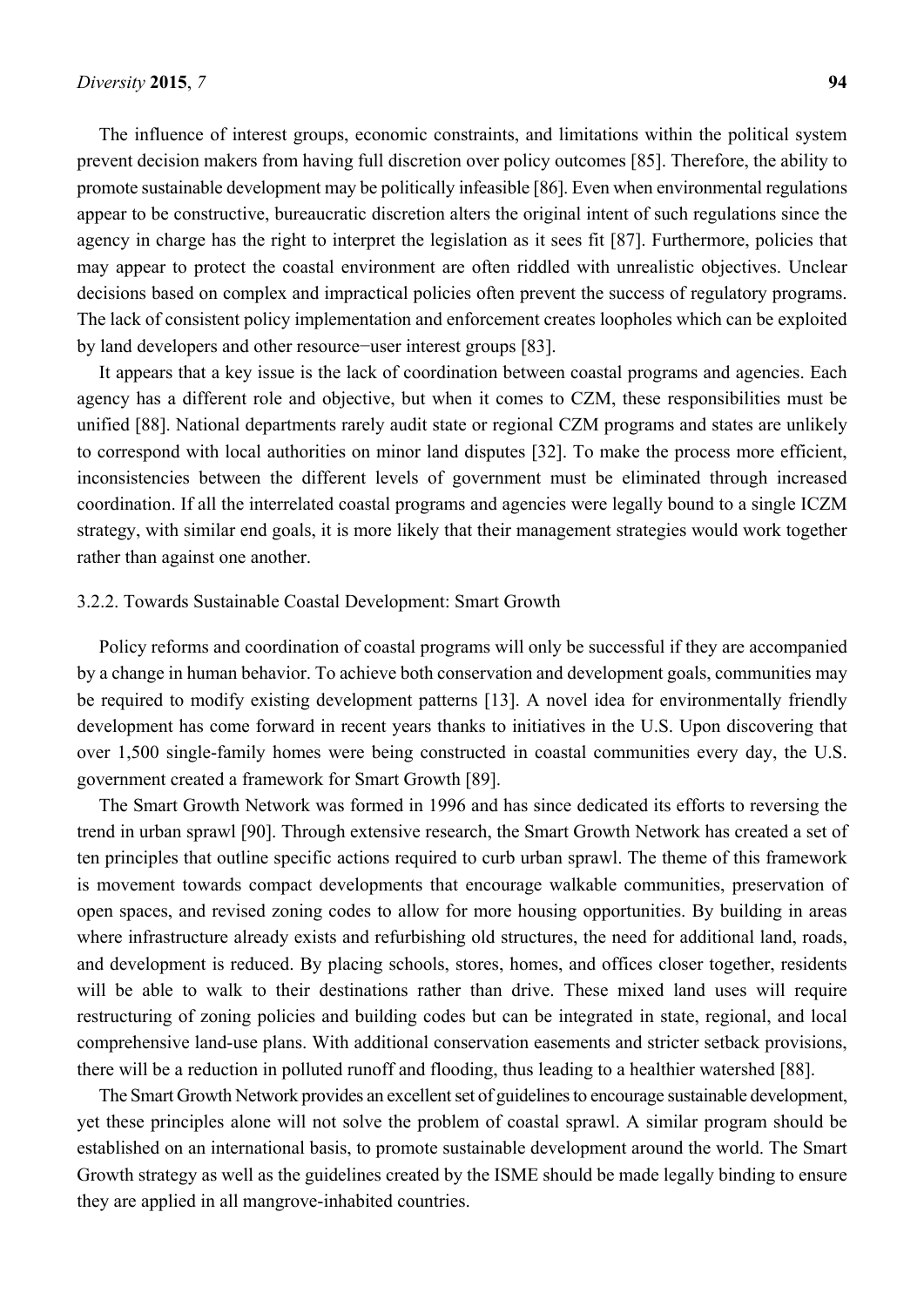## 3.2.3. The Need for Restoration and Marine Protected Areas (MPAs): Reversing Mangrove Losses

In addition to land-use reforms and sustainable development initiatives, restoration projects and MPAs must be given priority in mangrove management programs. As of 2010, an estimated 25 percent of existing mangrove habitat had been incorporated into protected areas. Although over 1,200 protected areas include mangroves, the majority of mangrove forests (approximately 75 percent) remain unprotected and overexploited [1]. Based on recommendations of the ITTO's 2002 *Mangrove Workplan*, every country containing mangrove forests should mandate the establishment of protected mangrove areas and the rehabilitation of degraded mangroves [25].

Over time, the motivation behind mangrove restoration has evolved from pure profit (timber and aquaculture industries) to the recognition of mangroves as valuable coastal habitat. National governments are beginning to address the need for mangroves as an important fishery habitat and, as a result, incorporate restoration into coastal development and management schemes [91,92]. In countries subjected to hurricanes, typhoons, and tsunamis, mangrove restoration is also used to supplement shoreline stabilization [93].

Conservation and protection of coastal areas are the chief reasons for afforestation, yet the production of natural resources is also a key instigator. Throughout Southeast Asia, nearly 500 million people depend on coastal resource exploitation as a primary source of income [87]. Mangrove restoration paired with timber or fisheries production can provide employment opportunities [93] and promotes less destructive and alternative livelihood options [94,95].

Restoration efforts are commonly seen coupled with protected sites or reserves [96]. Reserves and MPAs allow for undisturbed mangroves to flourish and facilitate the rehabilitation of degraded forests. Marine reserves and/or protected areas have been established in all five of the management case studies. In the U.S., mangroves are incorporated in the Florida Keys National Marine Sanctuary. The sanctuary and the Florida Department of Environmental Protection share the guardianship role over mangrove resources in Florida [97,98]. Australia's Commonwealth marine reserves and series of MPAs protect the country's diverse expanse of mangrove habitats [55]. A Coastal Planning program has been integrated throughout the Belize cayes and along the mainland to include all their marine resources in MPAs [63]. Kenya contains an extensive network of MPAs, two of which are classified as UNESCO biosphere reserves [1]. The most renowned mangrove reserves can be found in Bangladesh where the Sundarban reserve comprises the largest contiguous mangrove habitat in the world [69].

A prime example of successful mangrove restoration can been found in Malaysia in the Matang Mangrove Forest Reserve. Located in the state of Perak, the Matang Reserve has been sustained since 1908. Since that time, less than three percent of the original area has been lost. The regeneration method used in the Matang Reserve combines the harvest of wood along with the reforestation of the mangal, similar to the mangrove plantations in the Philippines. The main objective for this reserve, aside from preserving the forest, is to obtain the maximum production for both the export of goods and local consumption [99]. Examples such as the Matang Reserve in Malaysia and the Sundarban Reserve in Bangladesh should be used as models for those countries lacking successful restoration programs.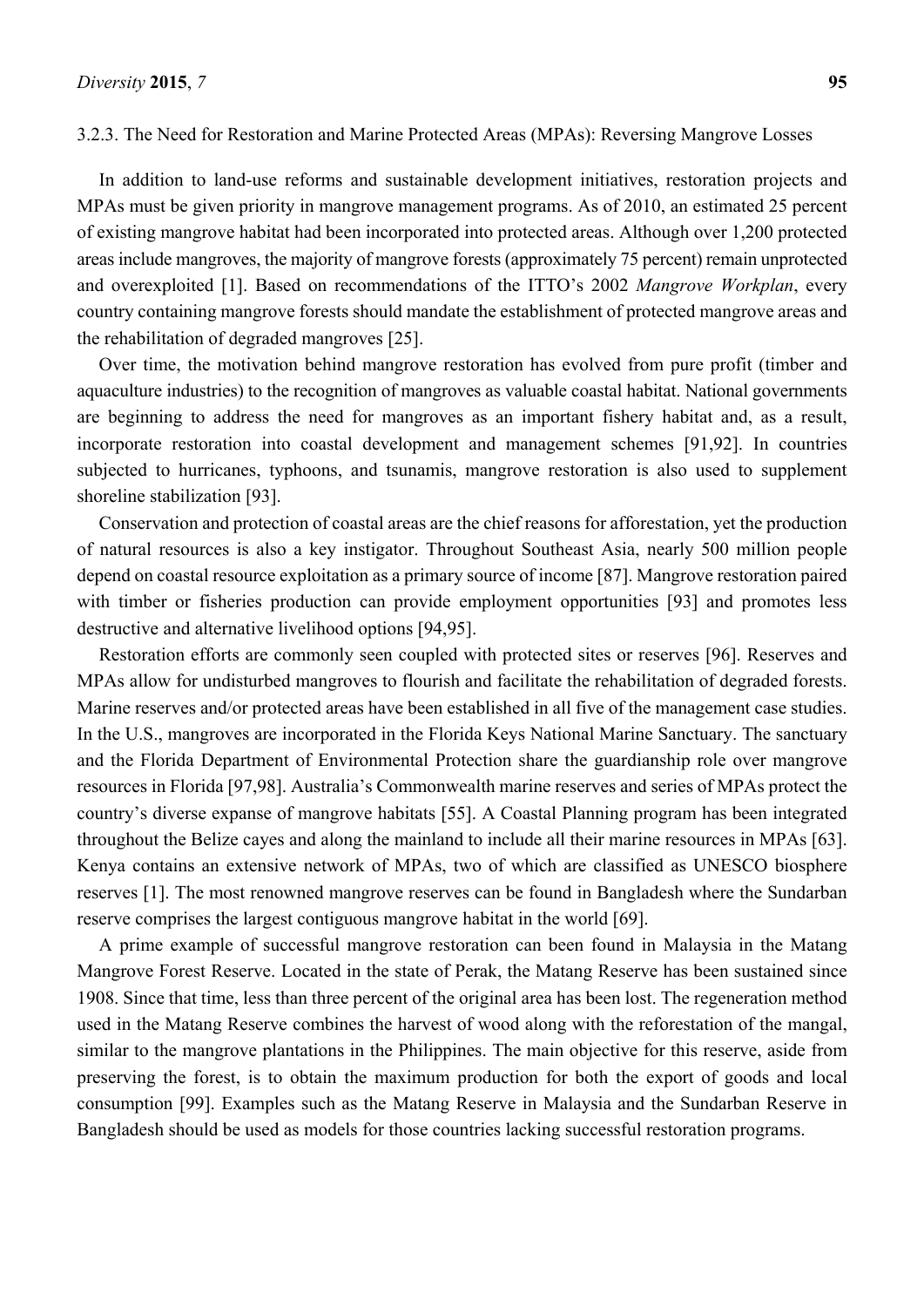#### 3.2.4. Economic Valuation

Economic concerns dominate most government decisions; these decisions control the fate of wetlands, fisheries, and coastline stability worldwide [20]. Even with stricter regulations, better enforcement, more coordination between programs, and additional MPAs, mangrove management will still depend on the people's willingness to comply. Until a simple valuation system for mangroves is devised, decision makers will continue to overlook the invaluable goods and services supplied by these forested wetlands. The FAO [31] pinpoints this issue: "The importance of resource supply is not determined by its physical or biological characteristics but by the priority that society places on its use." In other words, people's needs must be met above all else. Policies are conceptualized by economists and political scientists in terms of their costs and benefits [83]. Thus, if the economic attractiveness of mangrove conservation is heightened, there will be more incentive for compliance with environmental regulations and management programs [26].

There is no consensus on a reliable approach to ecosystem valuation [3]. However, some have attempted to place a dollar value on mangroves. Costanza *et al.* [100] and Tuan Vo *et al.* [101] agree that the value of mangroves and tidal marshes worldwide could be estimated at US\$10,000 per hectare per year [3]. Spalding *et al.* [1] and Wells *et al.* [102] prefer the range of US\$2000−\$9000 per hectare per year as an estimate for extensive mangrove forests that are already utilized by humans. If Spalding *et al.* [1] are correct that 15,000,000 hectares of mangroves are still in existence, then the approximate annual value of these mangroves would range from US\$30 billion to US\$150 billion [1,3,100–102].

Still, others proclaim that too many subjective values are involved in CZM and the inherent value of a natural resource is too ambiguous to be expressed monetarily [103]. Either way, managers must address the fact that decision making is facilitated by economic analysis [104]. By assigning monetary values to ecosystem goods and services, decision makers will have a guide to help choose between management alternatives as well as compare conservation *versus* development [3,83]. Furthermore, the general public can easily identify with monetary values and may be able to comprehend the magnitude of losing even one hectare of mangrove forest if it does in fact have a value of US\$10,000. The cost of rehabilitating the same hectare will be much greater in terms money and manpower [12].

A value system would also improve data collection and monitoring of the mangrove ecosystem by providing a quantitative tool [103]. Quantitative analysis is a simple and tangible way to determine the worth of a mangrove forest over the construction of a new hotel, port, or aquaculture farm. As predicted by Clark [13], "well-planned, conservation-oriented development will add to the general economic and social prosperity of a coastal community, while bad development will sooner or later have a negative effect" on all coastal inhabitants.

#### **4. Conclusions**

Increasing populations and developments within the coastal zone have caused rapid degradation to mangroves [94]. Due to the fact that most governments considered mangrove forests to be insignificant swamps until recently, policies mandating their protection and guiding their management have been far overdue in the majority of tropical countries [105]. A wide variety of policies, programs, and natural reserves have been established around the globe to help protect the remaining mangal; still there remains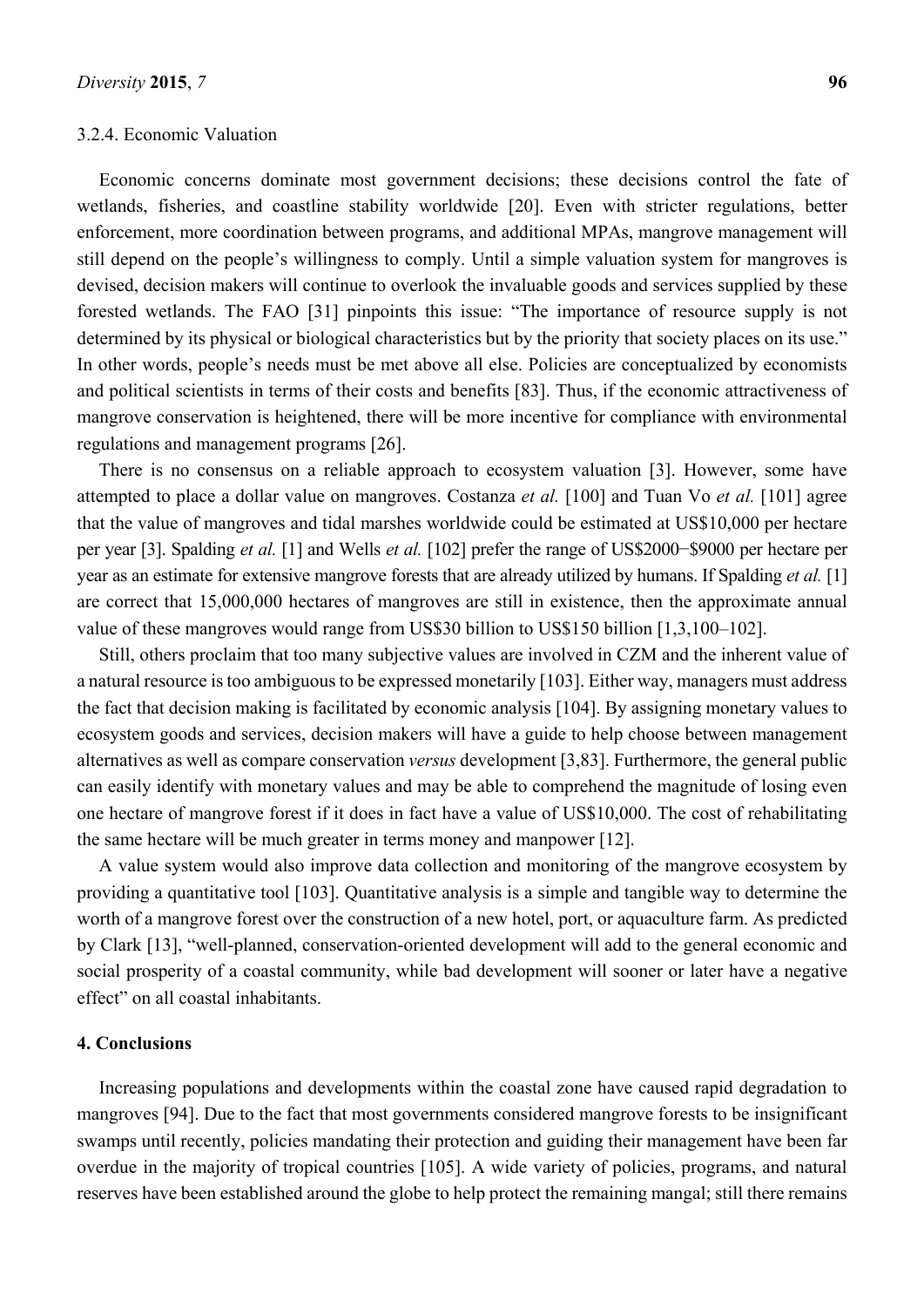room for improvement. Failure to establish a connection between the goods and services provided by mangroves with the resource itself has prohibited successful implementation of management strategies [106].

After reviewing the literature, it appears that successful mangrove management will require a combination of strategies and incorporation of all levels of government [107]. As a result of the efforts of the FAO, Ramsar Convention, ITTO, and ISME, required information to execute *integrated* CZM and restoration plans for mangrove forests can be obtained by coastal communities, managers, and decision makers. However, continuous improvements will be needed to ensure the conservation of remaining mangrove ecosystems. Land-use policies, including zoning, building codes, and setback lines, will require amendments to restrict unsustainable development in the coastal zone. These land-use reforms, along with watershed management, must be incorporated into ICZM programs to strive for Smart Growth. By implementing stricter regulations and enhancing enforcement, perhaps overdevelopment in the coastal zone can be put to an end [14,78,79].

Above all, behavioral changes must occur in coastal communities. Education campaigns will be necessary to encourage public awareness, community involvement, and compliance with mangrove management programs. Severe penalties for violators as well as rewards for whistleblowers and cooperative communities will help improve compliance. To promote these changes, a legally binding international law should be in place to ensure all tropical countries containing mangroves implement an effective ICZM framework for mangrove conservation [13]. At this time, ICZM remains an idealized model, which has yet to be fully or truly implemented in any nation [84].

In addition to an international ICZM policy, the restoration of all damaged mangrove habitats and preservation of any remaining mangroves should be mandatory. To achieve this, existing mangal should be identified and categorized into areas for preservation, conservation, or sustainable use. By performing global mangrove restoration and rehabilitation, perhaps the remaining 152,000 square kilometers of mangal can be maintained [32]. The sustainable management of mangrove ecosystems will ultimately rely on the cooperation of numerous governmental bodies as well as local stakeholders striving for a common goal: the protection and restoration of all remaining mangrove habitat [106]. With the assistance of international organizations and support from local communities, a unified approach to managing the world's mangrove forests may be accomplished in the near future.

#### **Acknowledgments**

The authors wish to acknowledge Nova Southeastern University Oceanographic Center for literature resource contributions.

#### **Author Contributions**

Haille N. Carter conceptualized the content of this review, collected literature, and prepared the final manuscript. Steffen W. Schmidt and Amy C. Hirons contributed substantially to the drafting of the manuscript through revisions and comments as well as providing additional material and suggestions.

## **Conflicts of Interest**

The authors declare no conflict of interest.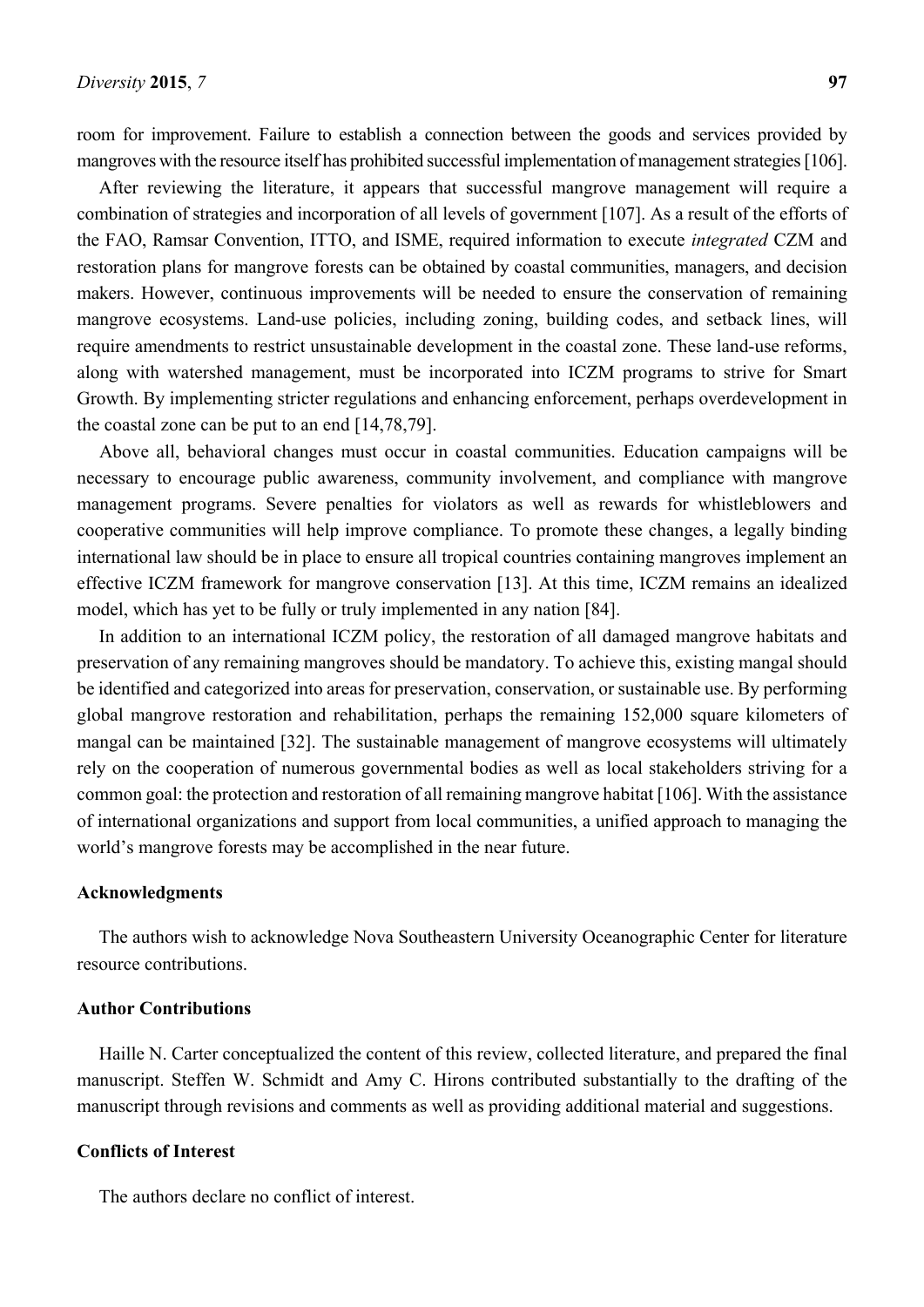# **References**

- 1. Spalding, M.D.; Kainuma, M.; Collins, L. *World Atlas of Mangroves*; Earthscan Ltd.: Washington, DC, USA, 2010.
- 2. Hogarth, P.J. *The Biology of Mangroves*; Oxford University Press: Oxford, NY, USA, 1999; pp. 228.
- 3. Hogarth, P.J. *The Biology of Mangroves and Seagrasses*, 2nd ed.; Oxford University Press: Oxford, NY, USA, 2007; pp. 273.
- 4. Van Lavieren, H.; Spalding, M.; Alongi, D.; Kainuma, M.; Clusener-Godt, M.; Adeel, Z. *Securing the Future of Mangroves, A Policy Brief*; UNU-INWEH, UNSECO-MAB with ISME, ITTO, FAO, UNEP-WCMC and TNC: Hamilton, ON, Canada, 2012; pp. 53.
- 5. Ellison, A.M.; Farnsworth, E.J. Mangrove communities. In *Marine Community Ecology*; Bertness, M.D., Gaines, S.D., Hay, M.E., Eds.; Sinauer Associates: New York, NY, USA, 2000; pp. 423–442.
- 6. Saenger, P.; Hegerl, E.J.; Davie, J.D.S., (Eds.). *Global Status of Mangrove Ecosystems*. Commission on Ecology Papers No. 3. The Netherlands: International Union for Conservation of Nature and Natural Resources (IUCN): Gland, Switzerland, 1983; pp. 88.
- 7. Saenger, P.; Siddiqi, N.A. Land from the sea: The mangrove afforestation program of Bangladesh. *Ocean Coast. Manag.* **1993**, *20*, 23–39.
- 8. Lacerda L.D.; Rezende C.E. Environmental status of mangrove forests in the State of Rio de Janeiro, Brazil. In *Conservation and Sustainable Utilization of Mangrove Forests in Latin America and Africa Regions*; Lacerda, L.D., Field, C.D., Eds.; ISME: Okinawa, Japan, 1993; pp. 15–18.
- 9. Lacerda, L.D., (Ed.). *Mangrove Ecosystems: Function and Management*; Springer: Heidelberg, Germany, 2002; pp. 292.
- 10. Valiela, I.; Bowen, J.L.; York, J.K. Mangrove forests: One of the world's threatened major tropical environments. *BioScience* **2001**, *51*, 807–815.
- 11. Adeel, Z.; Pomeroy, R. Assessment and management of mangrove ecosystems in developing countries. *Trees* **2002**, *16*, 235–238.
- 12. Clark, J.R. *Integrated Management of the Coastal Zone*; Technical Paper No. 327; Food and Agriculture Organization (FAO): Rome, Italy, 1992; pp. 167.
- 13. Clark, J.R. *Coastal Zone Management Handbook*; CRC Press LLC: Boca Raton, Florida, USA, 1996; pp. 694.
- 14. Beatley, T.; Brower, D.J.; Schwab, A.K. *An Introduction to Coastal Zone Management*, 2nd ed.; Island Press: Washington, DC, USA, 2002; pp. 329.
- 15. Food and Agriculture Organization of the United Nations. *The world's mangroves 1980–2005*; FAO Forestry Paper No. 153; FAO Forestry Department: Rome, Italy, 2007; pp. 77.
- 16. Christie, P.; White, A.T. Trends in development of coastal area management in tropical countries: From central to community orientation. *Coast. Manag.* **1997**, *25*, 155–181.
- 17. Ellison, A.M. Managing mangroves with benthic biodiversity in mind: Moving beyond roving banditry. *J. Sea Res.* **2008**, *59*, 2–15.
- 18. Muhammed, N.; Koike M.; Haque, F. Forest policy and sustainable forest management in Bangladesh: An analysis from national and international perspectives. *New For.* **2008**, *36*, 201–216.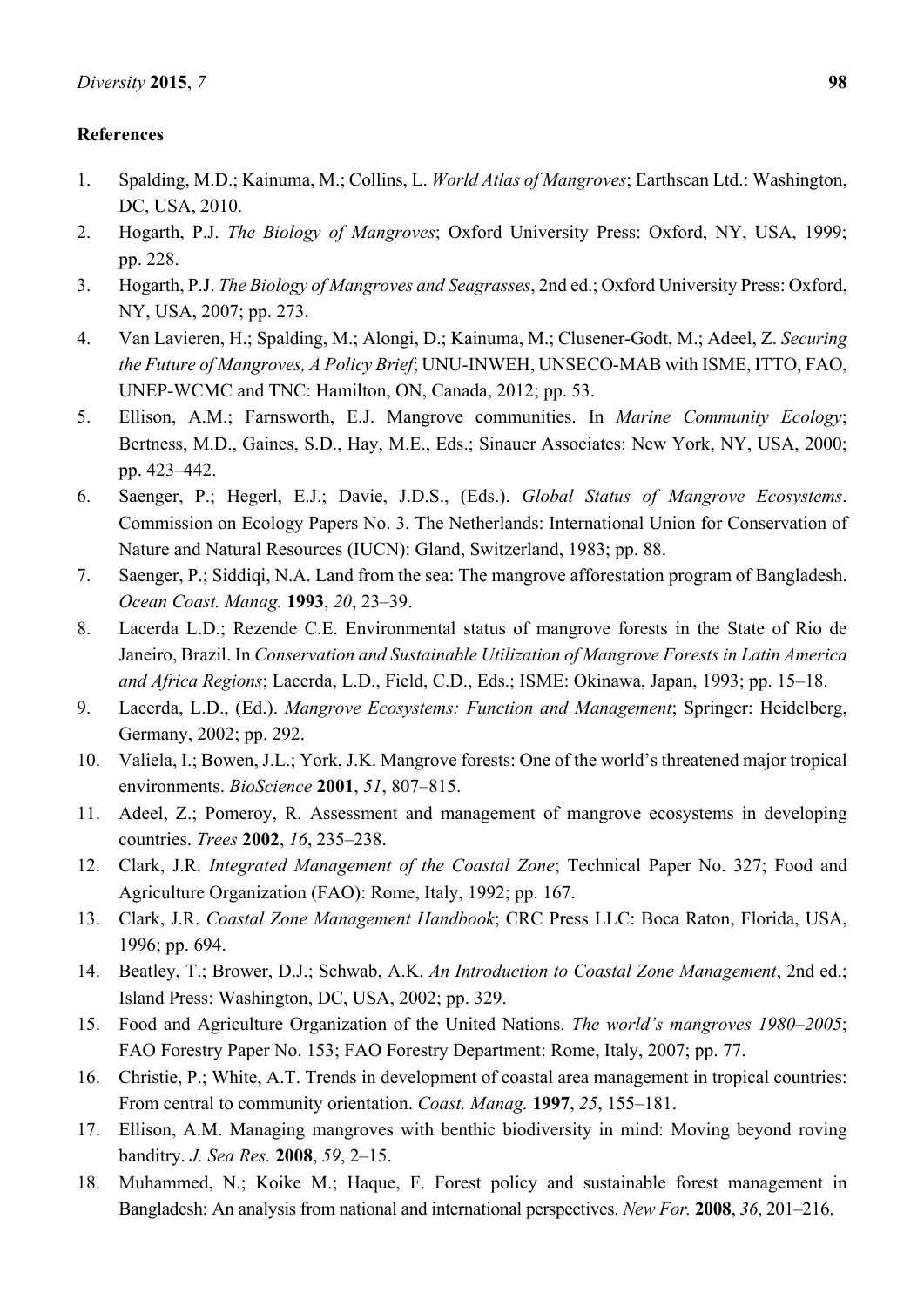- 19. Ehler, C.N. Indicators to measure governance performance in integrated coastal management. *Ocean Coast Manag* **2003**, *46*, 335–345.
- 20. Lal, P.N. Economic valuation of mangroves and decision-making in the Pacific. *Ocean Coast. Manag.* **2003**, *46*, 823–844.
- 21. Cicin-Sain, B.; Knecht, R.W. *Integrated Coastal and Ocean Management*; Island Press: Washington, DC, USA, 1998; pp. 517.
- 22. Macintosh, D.J.; Ashton, E.C. *A Review of Mangrove Biodiversity Conservation and Management*; Centre for Tropical Ecosystems Research, University of Aarhus: Aarhus, Denmark, 2002.
- 23. Hails, A.J., (Ed.). *Wetlands, Biodiversity and the Ramsar Convention: The role of the convention on Wetlands in the Conservation and Wise Use of Biodiversity*; Ramsar Convention Bureau: Gland, Switzerland, 1997.
- 24. United Nations Conference for the Negotiation of a Successor Agreement to the International Tropical Timber Agreement, 1994 (2004–2006, 4th pt: Geneva). *International Tropical Timber Agreement*; United Nations: Geneva, Switzerland, 2006.
- 25. International Tropical Timber Organization. *ITTO Mangrove Workplan 2002–2006*; International Tropical Timber Organization: Yokohama, Japan, 2002.
- 26. International Tropical Timber Organization. *ITTO Action Plan 2008–2011*; International Tropical Timber Organization: Yokohama, Japan, 2008.
- 27. McLeod, K.; Leslie, H. *Ecosystem-Based Management for the Oceans*; Island Press: Washington DC, USA, 2009.
- 28. Olsen, S.; Christie, P. What are we learning from tropical coastal management experiences? *Coast. Manag.* **2000**, *28*, 5–18.
- 29. Christie, P. Is integrated coastal management sustainable? *Ocean Coast. Manag.* **2005**, *48*, 208–232.
- 30. Cicin-Sain, B.; Knecht, R.W.; Fisk, G.W. Growth in capacity for integrated coastal management since UNCED: An international perspective. *Ocean Coast. Manag.* **1995**, *29*, 93–123.
- 31. Food and Agriculture Organization of the United Nations. *Mangrove Forest Management Guidelines*; FAO Forestry Department: Rome, Italy, 1994.
- 32. International Society for Mangrove Ecosystems and International Tropical Timber Organization. *ISME Mangrove Action Plan for the Sustainable Management of Mangroves 2004–2009*; ISME: Okinawa, Japan, 2004.
- 33. Macintosh, D.J.; Ashton, E.C. *Draft Code of Conduct for the Sustainable management of Mangrove Ecosystems*; World Bank: Washington, DC, USA, 2003.
- 34. Spalding, M.D., Blasco, F., Field, C.D., (Eds.). *World Mangrove Atlas*; The International Society for Mangrove Ecosystems: Okinawa, Japan, 1997; pp. 178.
- 35. Jouanno, C.; Ranganathan, J. *Give Decision Makers Access to the Value of Natures Services*. Available online: http://www.guardian.co.uk/environment/cif-green/2010/jun/08/value-biodiversity (accessed on 9 September 2011).
- 36. Resolution VIII.14: New Guidelines for Management Planning for Ramsar Sites and Other Wetlands. Available online: http://archive.ramsar.org/cda/ramsar/display/main/main.jsp?zn  $=$ ramsar&cp=1–31–107^21393 4000 0 (accessed on 22 February 2015).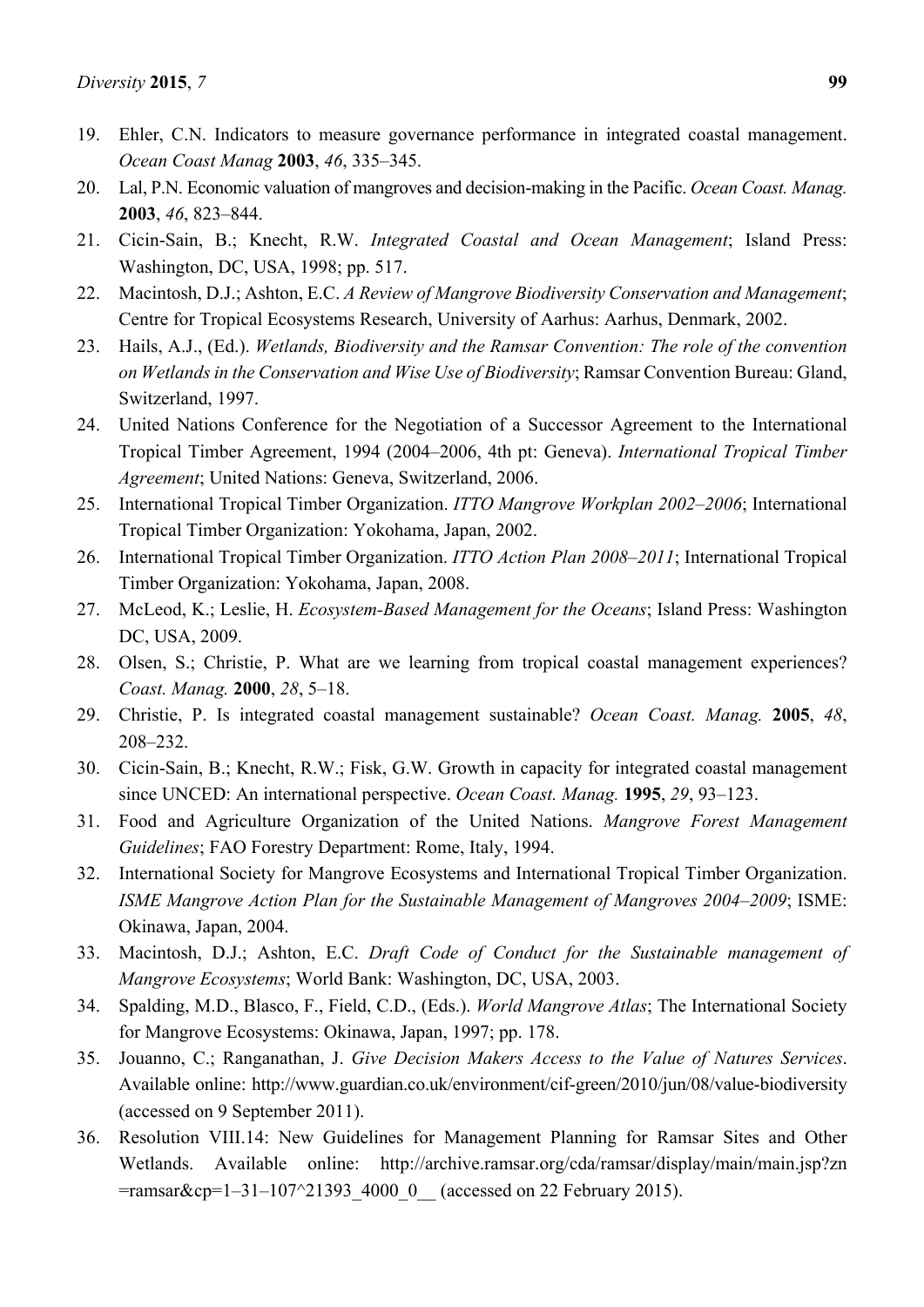- 37. Marjuni, H., (Ed.). *ITTO Guidelines for the Sustainable Management of Natural Tropical Forests*; ITTO Policy Development Series 1: Kuala Lumpur, Malaysia, 1992.
- 38. International Tropical Timber Organization (ITTO); Center for International Forestry Research; Food and Agricultural Organization; World Conservation Union; World Wide Fund for Nature. *ITTO Guidelines for the Restoration, Management, and Rehabilitation of Degraded and Secondary Tropical Forests*; ITTO Policy Development Series No. 13; ITTO: Yokohama, Japan, 2002.
- 39. ITTO Strategic Action Plan 2013–2018. ITTO Policy Development Series No. 19. Available online: http://www.itto.int/action\_plan/ (accessed on 22 February 2015).
- 40. Charter for Mangroves. Available online: http://www.mangrove.or.jp/isme/english/charter.html (accessed on 22 February 2015).
- 41. Macintosh, D.J.; Ashton, E.C. *Principles for a Code of Conduct for the Management and Sustainable Use of Mangrove Ecosystems.* World Bank, International Society for Mangrove Ecosystems [ISME], and Center for Tropical Ecosystems Research [cenTER Aarhus]. World Bank: Washington, DC, USA, 2004.
- 42. Executive Order 13547 of July 19, 2010. Stewardship of the Ocean, Our Coasts, and the Great Lakes. Available online: http://www.gpo.gov/fdsys/pkg/FR-2010-07-22/pdf/2010-18169.pdf (accessed on 9 April 2015).
- 43. National Ocean Policy. Available online: http://www.boem.gov/National-Ocean-Policy**/** (accessed on 15 February 2015).
- 44. Council on Environmental Quality (U.S.). *A citizen's Guide to the NEPA: Having Your Voice Heard*; Council on Environmental Quality, Executive Office of the President: Washington, DC, USA, 2007.
- 45. Environmental Protection Agency (EPA); National Estuary Program. *Habitat Protection and Restoration*; Publication No. 842K08002; EPA: Washington, DC, USA, 2009.
- 46. Coastal Zone Management Programs. Available online: http://coast.noaa.gov/czm/mystate/ (accessed on 15 February 2015).
- 47. Department of Commerce; National Oceanic and Atmospheric Administration (NOAA); Office of Ocean and Coastal Resource Management. *Office of Ocean and Coastal Resource Management Strategic Plan, 2007–2012*; NOAA: Silver Spring, MD, USA, 2007.
- 48. Florida Department of Environmental Protection. *Florida coastal Program Guide: A Guide to the Federally Approved Florida Coastal Management Program*; Florida Coastal Management Program: Tallahassee, FL, USA, 2011.
- 49. Parkinson, R.W.; Perez-Bedmar, M.; Santangelo, J.A. Red mangrove (*Rhizophora mangle*) litter fall response to selective pruning (Indian River Lagoon, Florida, USA). *Hydrobiologia* **1999**, *413*, 63–76.
- 50. 2011 Florida Statutes. Chapter 161, Section 011. Available online: http://www.flsenate.gov/Laws/ Statutes/2011/161.011 (accessed on 9 April 2015).
- 51. 2011 Florida Statutes. Chapter 163, Section 2511. Available online: http://www.flsenate.gov/Laws/ Statutes/2011/163.2511 (accessed on 9 April 2015).
- 52. 2011 Florida Statutes. Chapter 186, Section 001. Available online: http://www.flsenate.gov/Laws/ Statutes/2011/186.001 (accessed on 9 April 2015).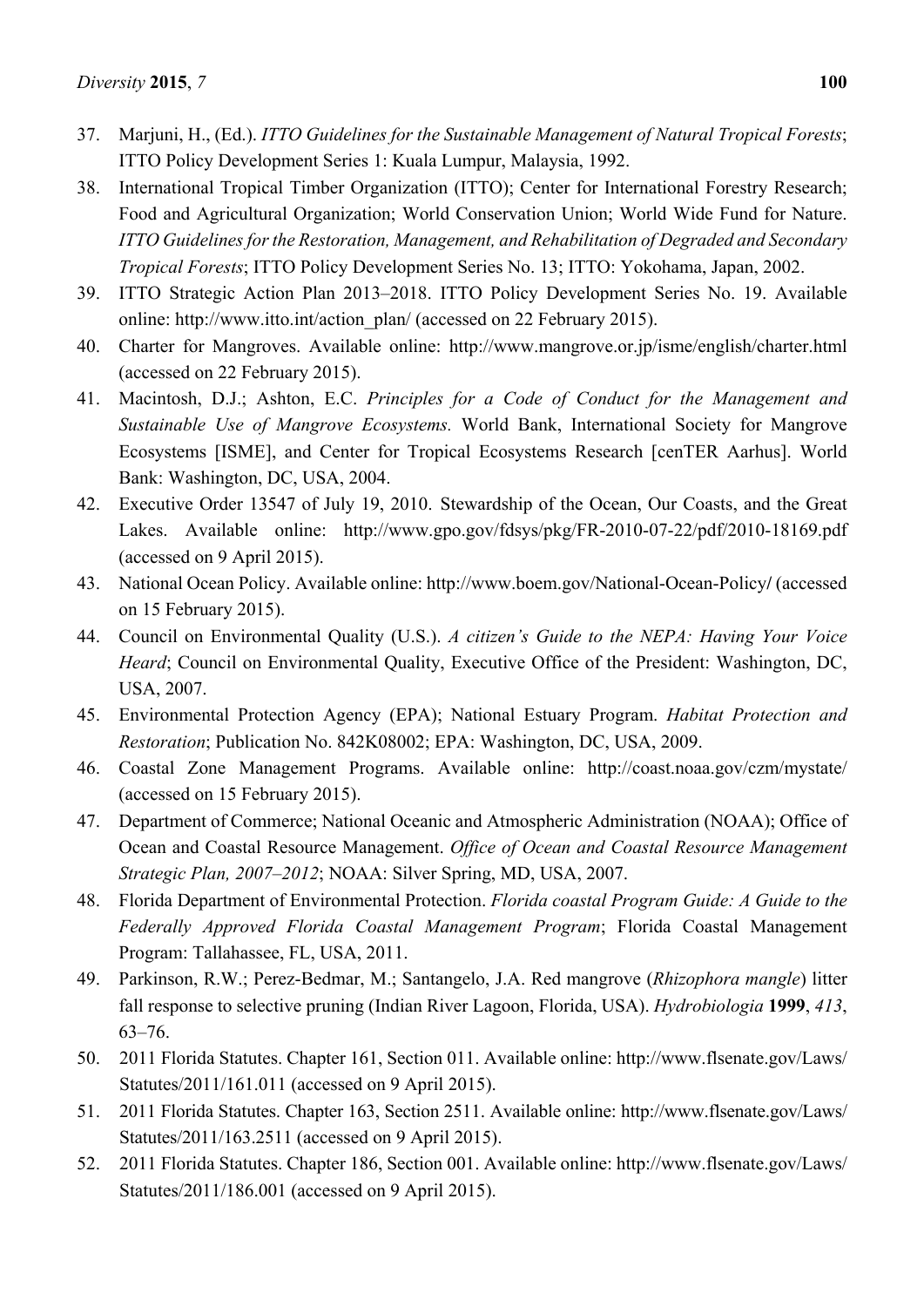- Statutes/2011/380.20 (accessed on 9 April 2015). 54. Mangrove Coordination. Available online: http://www.dep.state.fl.us/water/wetlands/mangroves/ index.htm (accessed on 22 February 2015).
- 55. Commonwealth of Australia; Eggleston, A. *Conserving Australia: Australia's National Parks, Conservation Reserves and Marine Protected Areas*; Standing Committee on Environment, Communications, Information Technology and the Arts: Canberra, ACT, 2007.
- 56. Commonwealth of Australia, International Union for Conservation of Nature and Natural Resources; Natural Heritage Trust (Australia). *Australian IUCN Reserve Management Principles for Commonwealth Marine Protected Areas*; Natural Heritage Trust: Canberra, Australia, 2002.
- 57. Commonwealth of Australia. *Environment Protection and Biodiversity Conservation Regulations 2000*; SR 2000 No. 181. Regulations as amended, taking into account amendments up to SLI 2010 No. 100 Administered by: Sustainability, Environment, Water, Population and Communities (F2010C00413), 2010. Available online: http://www.comlaw.gov.au/Details/F2010C00413 (accessed on 2 November 2011).
- 58. Country Profiles. Available online: http://www.ramsar.org/country-profiles (accessed on 22 February 2015).
- 59. Joyce, K. *Wetland Management profile: Mangrove Wetlands*; Queensland Environmental Protection Agency, Ecosystem Conservation Branch, EPA: Brisbane, Queensland, Australia, 2006.
- 60. Ward, T.J.; Butler, A. *Coasts and oceans: Theme Commentary Prepared for the 2006 Australia State of the Environment Committee*; Department of Environment and Heritage: Canberra, Australia, 2006.
- 61. Commonwealth of Australia. *Australia's Oceans Policy*; Environment Australia: Canberra, Australia, 1998.
- 62. Commonwealth of Australia. *National Cooperative Approach to Integrated Coastal Zone Management: Framework and Implementation Plan*; Natural Resource Management Ministerial Council: Canberra, Australia, 2006.
- 63. Cho, L. Marine protected areas: A tool for integrated coastal management in Belize. *Ocean Coast. Manag.* **2005**, *48*, 932–947.
- 64. Cooper, E.; Burke, L.; Bood, N. *Coastal Capital: Economic Contribution of Coral Reefs and Mangroves to Belize*; World Resources Institute: Washington, DC, USA, 2008.
- 65. Belize: Forests Act. Available online: http://faolex.fao.org/cgi-bin/faolex.exe?rec\_id =001523&database=faolex&search\_type=link&table=result&lang=eng&format\_name=@ERAL (accessed on 22 February 2015).
- 66. Coastal Zone Management Authority and Institute (CZMAI). *Belize Integrated Coastal Zone Management Plan*; CZMAI: Belize City, Belize, 2013.
- 67. Gopal, B.; Chauhan, M. Biodiversity and its conservation in the Sundarban mangrove ecosystem. *Aquat. Sci.* **2006**, *68*, 338–354.
- 68. Islam, K.S.; Xue, Z.; Rahman, M.M. Successful Integrated Coastal Zone Management (ICZM) program model of a developing country (Xiamen, China): Implementation in Bangladesh perspective. *J. Wetl. Ecol.* **2009**, *2*, 35–41.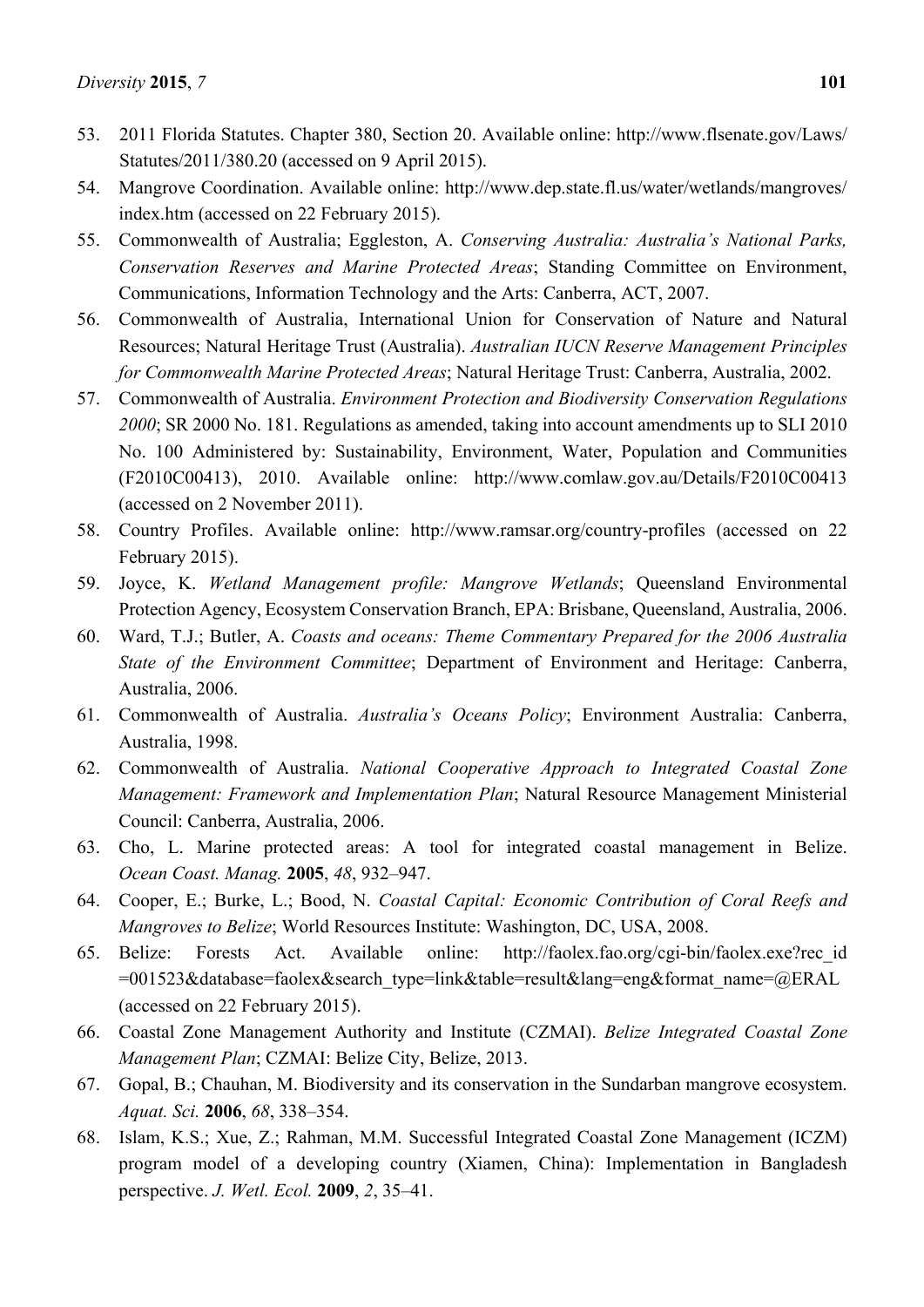- 69. Islam, K.S.; Wahab, A. A review on the present status and management of mangrove wetland habitat resources in Bangladesh with emphasis on mangrove fisheries and aquaculture. *Hydrobiologia* **2005**, *542*, 165–190.
- 70. Taylor, M.; Ravilious, C.; Green, E.P. *Mangroves of East Africa*; UNEP-WCMC Biodiversity Series No. 13. United Nations Environment Programme (UNEP)-World Conservation Monitoring Centre (WCMC): Cambridge, UK, 2003.
- 71. Establishment of NEMA. Available online: http://www.nema.go.ke/index.php?option=com\_ content&view=article&id=553&Itemid=468 (accessed on 6 April 2015).
- 72. Coastal, Marine, and Freshwater Sub-Department. Available online: http://www.nema.go.ke/ index.php?option=com\_content&view=article&id=99:coastal-marine-a-fresh-water-subdepartment&catid=80&Itemid=654 (accessed on 6 April 2015).
- 73. About KFS. Available online: http://www.kenyaforestservice.org/index.php?option=com\_content &view=category&layout=blog&id=78&Itemid=435 (accessed 6 April 2015).
- 74. Kenya Forest Service Embarks on the preparation of a National Mangrove Forest Management Plan. Available online: http://www.kenyaforestservice.org/index.php?option=com\_content&view =article&id=316:kenya-forest-service-embarks-on-the-preparation-of-a-national-mangrovesforest-management-plan&catid=81:news&Itemid=538 (accessed on 6 April 2015).
- 75. Kairo, J.G. Sustainable Management of Mangrove Resources through a participatory approach—Kenya. *Ex. Success. Exp. Coast. Commun. Dev.* **2010**, *16*, 97–108.
- 76. National Environment Management Authority (NEMA). *Integrated Coastal Zone Management (ICZM) Action Plan for Kenya, 2010–2014: Towards Integrated Management of Kenya's Coastal and Marine Resources*; Ministry of Environment and Mineral Resources: Nairobi, Kenya, 2010.
- 77. Republic of Kenya. *Integrated Coastal Zone Management Policy, Draft 00*; National Environment Management Authority (NEMA): Nairobi, Kenya, 2007.
- 78. ITTO Members. Available online: http://www.itto.int/itto\_members/ (accessed on 2 November 2011).
- 79. Beach, D. *Coastal Sprawl: The Effects of Urban Design on Aquatic Ecosystems in the United States*; Pew Oceans Commission: Arlington, VA, USA, 2002.
- 80. Dean, C. *Against the Tide: The Battle for America's Beaches*; Columbia University Press: New York, NY, USA, 1999.
- 81. Mauriello, M.; Pogue, P.; Davidson, M.; Larson, L.; Coastal Services Center (U.S.); Association of State Floodplain Managers. *Coastal no Adverse Impact Handbook*; Association of State Floodplain Managers: Madison, WI, USA, 2007.
- 82. Nordstrom, K.F. *Beaches and Dunes of Developed Coasts*; Cambridge University Press: Cambridge, UK, 2000.
- 83. Hauserman, J. *Florida's Coastal and Ocean Future: A Blueprint for Economic and Environmental Leadership*; Natural Resources Defense Council: New York, NY, 2007.
- 84. Lyons, M. Political self-interest and U.S. environmental policy. *Nat. Resour. J.* **1999**, 39. 271–294.
- 85. Cicin-Sain, B. Sustainable development and integrated coastal management. *Ocean Coast. Manag.* **1993**, *21*, 11–43.
- 86. Congleton, R.D. Introduction and overview of the political economy of environmental protection. In *The Political Economy of Environmental Protection: Analysis and Evidence*; Congleton, R.D., Ed.; The University of Michigan Press: Ann Arbor, MI, USA, 1996; pp. 3–28.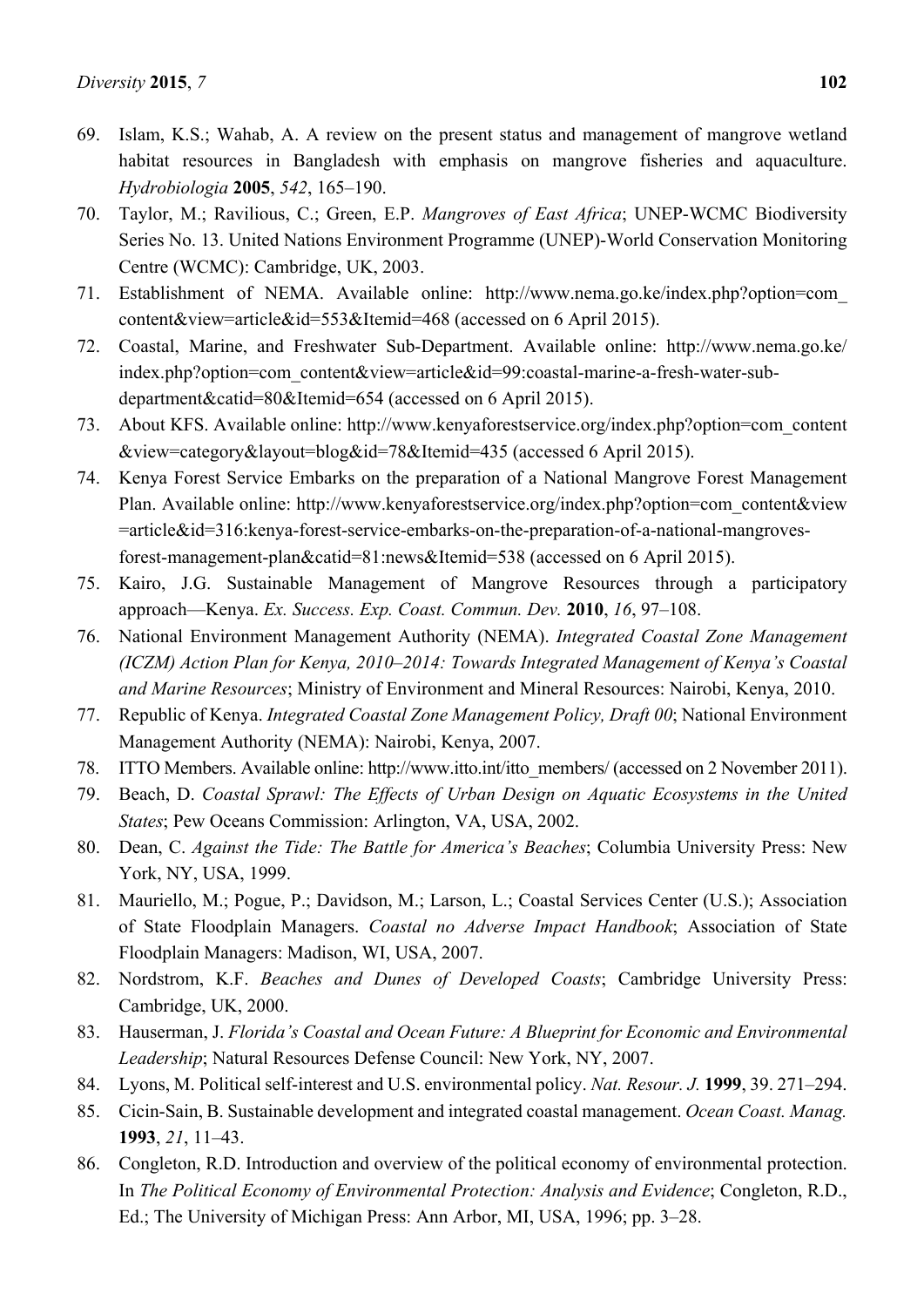- 87. Leidy, M.P.; Hoekman, B.M. Pollution abatement, interest groups, and contingent trade policies. In *The Political Economy of Environmental Protection: Analysis and Evidence*; Congleton, R.D., Ed.; The University of Michigan Press: Ann Arbor, MI, USA, 1996; pp. 43–68.
- 88. Van Houtven, G. Bureaucratic discretion in environmental regulations: The air toxins and asbestos ban cases. In *The Political Economy of Environmental Protection: Analysis and Evidence*; Congleton, R.D., Ed.; The University of Michigan Press: Ann Arbor, MI, USA, 1996; pp. 99–122.
- 89. National Oceanic and Atmospheric Administration; Environmental Protection Agency; International City/County Management Association; Rhode Island Sea Grant. *Smart Growth for Coastal and Waterfront Communities*; National Oceanic and Atmospheric Administration: Washington, DC, USA, 2009.
- 90. Crossett, K.M.; Culliton, T.J.; Wiley, P.C.; Goodspeed, T.R. *Population trends along the coastal United States: 1980–2008. Coastal Trends Report Series*; National Oceanic and Atmospheric Administration: Washington, DC, USA, 2004.
- 91. Smart Growth Network; International City/County Management Association; United States. *Getting to Smart Growth: 100 Policies for Implementation*; Smart Growth Network: Washington, DC, USA, 2002.
- 92. Bosire, J.O.; Dahdouh-Guebas, F.; Walton, M.; Crona, B.I.; Lewis III, R.R.; Field, C.; Kairo, J.G.; Koedam, N. Functionality of restored mangroves: A review. *Aquat. Bot.* **2008**, *89*, 251–259.
- 93. Kaly, U.L.; Jones, G.P. Mangrove Restoration: A potential tool for coastal management in tropical developing countries. *Ambio* **1998**, 27, 656–661.
- 94. Kairo, J.G.; Dahdouh-Guebas, F.; Koedam, N. Restoration and management of mangrove systems—A lesson for and from the East African region. *South Afr. J. Bot.* **2001**, *67*, 383–389.
- 95. Wilkinson, C.; Caillaud, A.; Devantier, L.; South, R. Strategies to reverse the decline in valuable and diverse coral reefs, mangroves, and fisheries: The bottom of the J-Curve in Southeast Asia? *Ocean Coast. Manag.* **2006**, *49*, 764–778.
- 96. Genio, E.L., Jr.; Rejesus, R.M.; Pomeroy, R.S.; White, A.; Smith, B. Factors affecting fisherfolk's support for coastal resource management: The case of local government-initiated mangrove protection activities. *Ocean Coast. Manag.* **2007**, *50*, 808–828.
- 97. Field, C.D. Rehabilitation of mangrove ecosystems: An overview. *Mar. Pollut. Bull.* **1999**, *37*, 383–392.
- 98. Florida Keys National Marine Sanctuary: Comprehensive Science Plan: Final Report 2002. Available online: http://floridakeys.noaa.gov/research\_monitoring/fknms\_science\_plan.pdf (accessed on 22 February 2015).
- 99. National Marine Sanctuary Program Regulations: 62 U.S.C. § 32161. Available online: http://ecfr.gpoaccess.gov/cgi/t/text/text-idx?c=ecfr&sid=cc6b87a832159c7ead2fb2d2055becc9&rgn =div6&view=text&node=15:3.1.2.2.11.16&idno=15 (accessed on 2 November 2011).
- 100. Chong, V.C. Sustainable utilization and management of Mangrove ecosystems of Malaysia. *Aquatic Ecosystem Health and Management* **2006**, *9*, 249–260.
- 101. Costanza, R.; d'Arge, R.; de Groot, R.; Farberk, S.; Grasso, M.; Hannon, B.; Limburg, K. Naeem, S.; O'Neil, R.V.; Paruelo, J.; *et al*. The value of the world's ecosystem services and natural capital. *Nature* **1997**, *387*, 253–260.